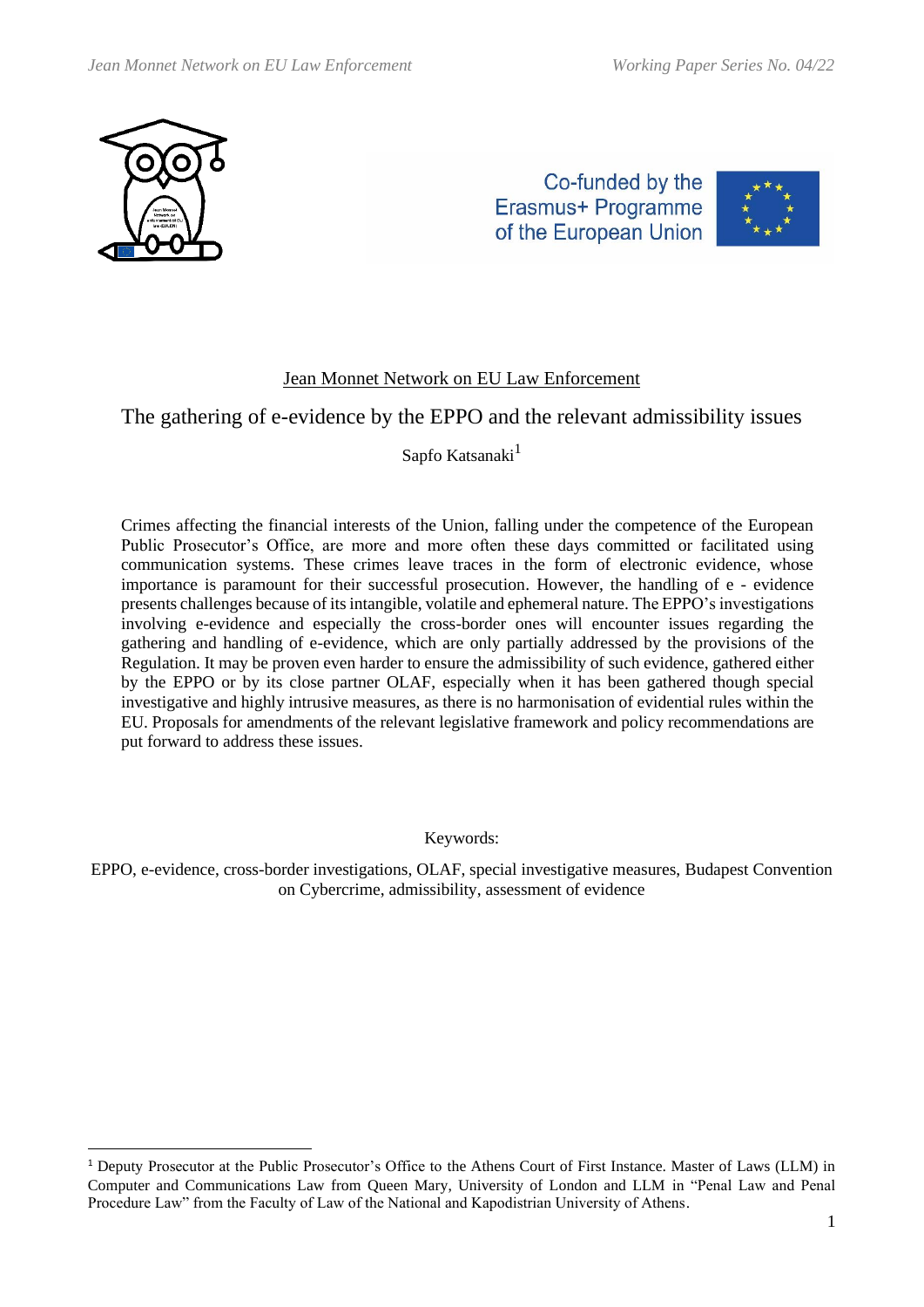#### Ι. Introduction

Nowadays, an increasing number of crimes affecting the financial interests of the Union are committed or facilitated using communication systems. These crimes leave traces in the form of electronic evidence, whose importance is paramount for their successful investigation and prosecution. Electronic evidence (hereafter e-evidence) is used in this article in its broad definition and encompasses "any data resulting from the output of an analogue device and/or a digital device of potential probative value that are generated by, processed by, stored on, or transmitted by any electronic device"<sup>2</sup>. Thus, the term e-evidence includes all kind of evidence regardless of its origin, namely both evidence originally born electronically as wells evidence of any form, either physical or analogue, that is then digitised and acquires a digital status<sup>3</sup>. In that sense electronic evidence includes, but it is not limited to, digital evidence<sup>4</sup>.

Inevitably, the European Public Prosecutor's Office (hereafter EPPO) $<sup>5</sup>$  will conduct investigations</sup> involving e-evidence and most often this evidence will be collected through cross-border operations, even if the criminal activity has taken place within the jurisdiction of one Member State, because e-evidence, due to its particular nature and the development of modern technologies, may be stored or located anywhere in the world<sup>6</sup>. Thus, the EPPO, being established by way of enhanced cooperation<sup>7</sup>, will be faced with different regulatory frameworks governing the collection of e-evidence, since investigation measures may have to be taken in the territory of a participating Member State, in that of a non-participating Member State or even in the territory of a third state.

 The issues arising when e-evidence is collected by EPPO and its close partner OAF as well as the problems of admissibility and assessment of the e- evidence gathered are presented in the following chapters, while the policy recommendations put forward by institutional bodies and the proposed amendments of the relevant legislative framework are presented in the last chapter.

#### II. EPPO's investigations involving e- evidence

a) Special investigative measures under the EPPO Regulation

Although, nowadays, all investigative measures in criminal proceedings may generate e - evidence, the rising use of technology for investigative purposes has led to the emergence of new investigative techniques for the gathering of evidence, which the EPPO should also use for tis operations to be successful. Hence, the minimum list of investigative measures that must be made available by member states to European Delegated Prosecutors (hereafter EDPs) handling cases within their competence<sup>8</sup>, includes the following special

<sup>2</sup>Definition used in the EVIDENCE Project—Deliverable 2.1—EVIDENCE Semantic Structure, 24 [<http://www.evidenceproject.eu/the-activities/deliverables.html>](http://www.evidenceproject.eu/the-activities/deliverables.html) accessed 17 May 2022. Under the same Project, digital evidence is defined as that electronic evidence which is generated or converted to a numerical format 3 Ibid 24,25.

<sup>4</sup> Maria Angela Biasiotti, 'A proposed electronic evidence exchange across the European Union' (2017)14 Digital Evidence and Electronic Signature Law Review 1, 4.

<sup>5</sup> Established by the Council Regulation (EU) 2017/1939 of 12 October 2017 implementing enhanced cooperation on the establishment of the European Public Prosecutor's Office ('the EPPO') [2017] OJL283/1.

 $6$  E – evidence may have a cross-border nature either because of the location of the information provider recording the information, or because of the actual location where the digital information is stored or because the crime itself may have a cross-border nature, Jeanne Pia Mifsud Bonnici, Melania Tudorica, and Joseph A. Cannataci 'Chapter 11 The European Legal Framework on Electronic Evidence: Complex and in Need of Reform' in Jeanne Pia Mifsud Bonnici Melania Tudorica Joseph A. Cannataci and Fabrizio Turchi (eds) *Handling and exchanging electronic evidence across Europe*  (Springer 2018) 219.

 $\overline{7}$  Art 86(1) subpara 3 of the consolidated version of the Treaty on the Functioning of the European Union (2012) OJ C326/1. The EPPO Regulation was adopted with the consenting votes of 20 Member States and, following its adoption, two more states, Malta and the Netherlands also joined the enhanced cooperation in August 2018 in accordance with the procedure set out in art. 331 TFEU. For the consequences of the EPPO being established by enhanced cooperation see Hans-Holger Herrnfeld, Judith Herrnfeld 'The European Public Prosecutor's Office – where do we stand?' (2021) ERA forum 657.

<sup>8</sup> Article 30 para (1) of the EPPO Regulation.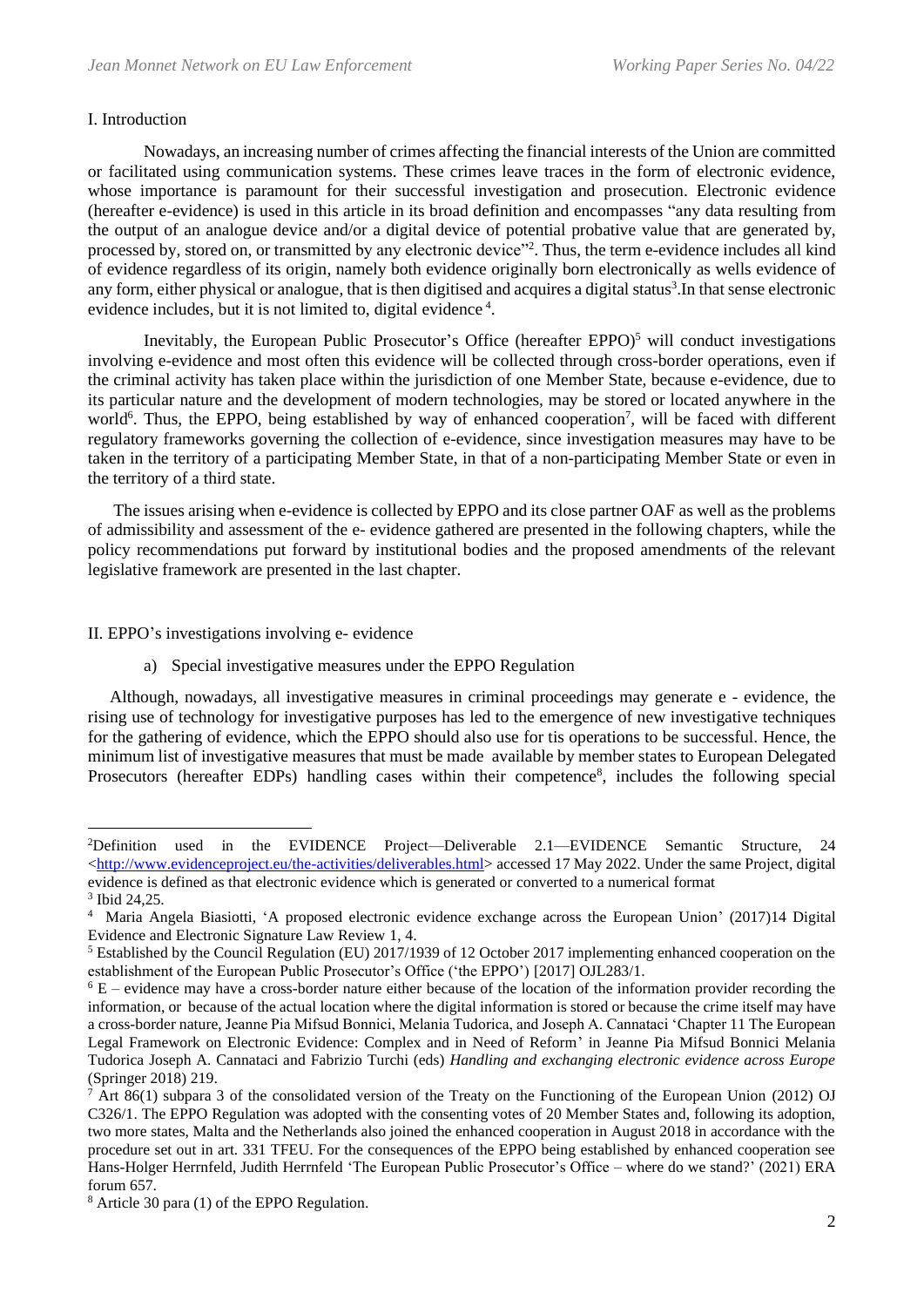investigative measures<sup>9</sup>: a) the production of stored computer data, encrypted or decrypted, either in their original form or in some other specified form, including banking account data and traffic data<sup>10</sup>, b) the interception of electronic communications to and from the suspect or accused person, over any electronic communication means that the suspect or accused person is using<sup>11</sup> and c) the communication means that the suspect or accused person is using  $11$  and c) the tracking and tracing of an object by technical means, including controlled deliveries of goods $^{12}$ .

These investigative measures should be made available on the precondition that the offence subject to the investigation is punishable by a maximum penalty of at least 4 years of imprisonment and may be subject to restrictions provided by national law, regarding certain categories of persons or professionals, legally bound by an obligation of confidentiality<sup>13</sup>. However, because of their intrusive nature, they may also be subject to further conditions and limitations provided by national law<sup>14</sup> so long that they also apply for national cases and are not provided only for the EPPO investigations<sup>15</sup>, whereas the interception of communication and the tracking and tracing of objects may as well be limited by Member-States to specific serious offences. Indeed, under the national legislations of Member States, access to such intrusive investigative techniques is limited to certain offences, however the 'seriousness' thresholds of the offences are not the same<sup>16</sup>. In any case, the Member States, intending to make use of such limitation must notify the EPPO, with the relevant list of serious offences<sup>17</sup>.

## b) The cross-border investigations involving e-evidence

As is usually the case with investigations involving e-evidence, its location could be outside the territory of the state where the EDP is conducting investigations. Indeed, the evidence needed could be located either in the territory of another Member State participating to the EPPO, or in the territory of a Member State not participating in the EPPO, or even in the territory of a third state.

i) The provisions of the Regulation

In case evidence is located in the territory of another Member State participating to the EPPO, the investigation will be conducted according to Article 31 of the EPPO Regulation. Thus, the EDP handling the case, may assign any investigative measure involving  $e$  – evidence<sup>18</sup>, to the 'assisting' EDP located in the

<sup>14</sup> Article 30 para (3), EPPO Regulation.

 $9$  Article 30 para (1) (c), (e) and (f) of the EPPO Regulation

<sup>&</sup>lt;sup>10</sup> With the exception of data specifically retained in accordance with national law pursuant to the second sentence of Article 15(1) of Directive 2002/58/EC of the European Parliament This exception, referring to traffic data retained by Member States under a national data retention regime, has been included since Directive 2006/240EC providing for the establishment of data retention regimes has been annulled by the ECJ in its ruling of the Digital Rights Ireland Case (C-293/12 και C-594/12 [2014] ECR -I, 238). Hence, Member States participating to the EPPO are not obliged, under the Regulation, to entitle EDPs to request the production of data retained under national mandatory retention regimes, but if national prosecutors have such power under national law, the EDPs should be granted it as well, according to para (4) of Article 30 (provided that these data retention regimes are not contrary to Union law).

 $11$  The interception refers to content data and traffic data being transmitted (live data), as opposed to stored traffic data to which art.30 para.1 (c) applies, Dominik Brodowski, in Herrnfeld/Brodowski/Burchard eds, European Public Prosecutor's Office: Article-by-Article Commentary, (Bloomsbury Publishing 2020) 276.

 $12$  This could include the tracking and tracing of mobile phones by an IMSI catcher or by identifying the radio cell where it is connected, or the tracking or tracing of cars by GPS, ibid 276.

<sup>&</sup>lt;sup>13</sup> Article 30 para2 EPPO Regulation. Categories of persons legally bound by obligations of confidentiality are usually attorneys, public servants, members of Parliament and members of medical professions, ibid, 277.

<sup>&</sup>lt;sup>15</sup> These conditions may refer to the exclusion of certain content, as highly personal data or to the exclusion of certain persons such as close relatives, Dominik Brodowski (n 11), 277.

<sup>&</sup>lt;sup>16</sup> See examples of the differentiated thresholds for the use of special investigative measures in the Study about 'Criminal' procedural laws across the European Union – A comparative analysis of selected main differences and the impact they have over the development of EU legislation', commissioned by the European Parliament's Policy Department for Citizens' Rights and Constitutional Affairs (2018) 24 [www.europarl.europa.eu/thinktank/en/document/IPOL\\_STU\(2018\)604977](http://www.europarl.europa.eu/thinktank/en/document/IPOL_STU(2018)604977) accessed 17 May 2022.

 $17$  The relevant notifications to the EPPO can be found in the EPPO website in the following URL [www.eppo.europa.eu/en/documents?search\\_api\\_fulltext=&f%5B0%5D=facet\\_media\\_document\\_category%3A16](http://www.eppo.europa.eu/en/documents?search_api_fulltext=&f%5B0%5D=facet_media_document_category%3A16) accessed 17 May 2022.

<sup>&</sup>lt;sup>18</sup> Not only the investigative measures enumerated under Article 30, but also any other measure available under the national law, as provided by para 4 of article 31 of the EPPO Regulation.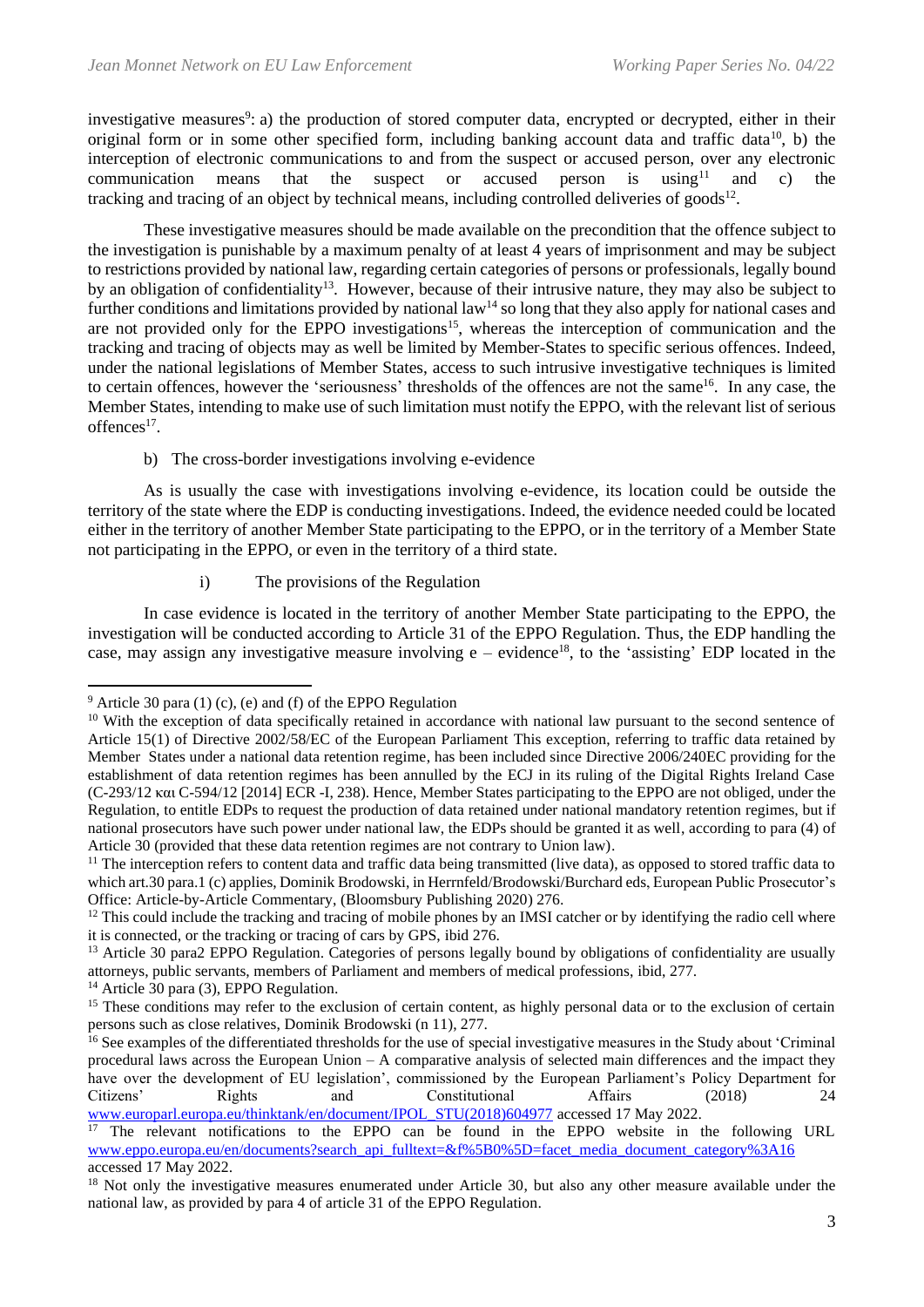Member State where the investigation needs to be carried out<sup>19</sup>. The justification and adoption of such measures shall be governed by the law of the Member States of the handling EDP<sup>20</sup>, while the assisting EDP must simply undertake the measure or instruct the national authorities to do so, without having any competence to invoke any grounds of no recognition<sup>21</sup>. However, the investigative measures involving  $e$  - evidence and especially those of an intrusive nature, as interception and tracking and tracing of objects, are most likely to require a judicial authorisation<sup>22</sup> under national legislation. In that case, if the authorisation is required under the national law of the handling EDP, the authorization shall be obtained by the latter and submitted together with the assignment, whereas if authorization is required under the law of the assisting EDP, the latter shall obtain it in accordance with the national laws of his/her member state and if the authorization is denied the handling EDP will withdraw the assignment. If authorization is required by both member states, only one should be obtained, in line with the concept of the 'single judicial authorization', stemming from Recital 72, and it should also be obtained by the assisting EDP in whose Member State the investigation measure will be taken<sup>23</sup>. The judge or Court in either case, will decide whether to authorise the assigned measures according to national law, as if the authorisation was required for a purely domestic case<sup>24</sup> and will not be called to merely recognise a foreign order for an investigation measure as is the case with the execution of a European Investigation Order<sup>25</sup>. Hence, it has been rightly criticised that the mechanism of the European Investigation Order is more favourable to the execution of an investigation measure than that provided under the EPPO Regulation at least when authorisation is required under the laws of the assisting  $EDP^{26}$ , whereas the opposite is true when such authorisation is only required by the national law of the handling EDP, as only the national law of the latter shall apply<sup>27</sup>.

<sup>25</sup> Hans- Holger Herrnfeld (n 19) 293.

<sup>27</sup> Dionisios Mouzakis (n 22) 16.

<sup>&</sup>lt;sup>19</sup> The Regulation uses the terms 'handling' and 'assisting' with regard to EDPS when conducting cross - border investigations (see recital 72 and article 2 (5) and (6)), instead of the terms 'issuing' and 'executing' to emphasize that EPPO operates as a single European Office, according to Article 8 para 1 and does not rely on the principle of mutual recognition, Towards a European Public Prosecutor's Office Study for the LIBE Committee (2016) 31 [www.europarl.europa.eu/RegData/etudes/STUD/2016/571399/IPOL\\_STU\(2016\)571399\\_EN.pdf](http://www.europarl.europa.eu/RegData/etudes/STUD/2016/571399/IPOL_STU(2016)571399_EN.pdf) accessed 17 May 2022. The use of the concept of mutual recognition in case of cross border investigations within the territory of the EPPO, was also rejected by most Member states as inconsistent with the concept of a single office, Hans – Hogel Herrnfeld in Herrnfeld/Brodowski/Burchard eds, European Public Prosecutor's Office: Article-by-Article Commentary, (Bloomsbury Publishing 2020) 286.

 $20$  Article 30 para 2 second sentence. According to Article 30 para (5), the grounds to be taken into account when ordering an investigative measure is the possibility of it providing information or evidence useful to the investigation, and the inexistence of a less intrusive measure available which could achieve the same objective.

<sup>&</sup>lt;sup>21</sup> Whereas the execution of a European Investigation Order can be denied for several grounds listed under Art. 11 of the Directive 2014/41/EU regarding the European Investigation Order in criminal matters, Hans – Hogel Herrrnfeld (n 19) 287.

<sup>&</sup>lt;sup>22</sup> The term refers to authorisation by a judge or a Court and encompasses both the decision of a judge or court approving the prosecutor's decision to order an investigation measure, as well as the decision of a court of judge to order a certain investigation measure, following a prosecutor's application, ibid 292, Dionisios Mouzakis, 'Cross – border investigations of the EPPO: progress or a step backwards in judicial cooperation in criminal matters' (2022) 1 Poinika Chronika 11, 13. <sup>23</sup> Hans- Holger Herrnfeld (n 19) 287. However, according to the Guidelines of the College of the EPPO on the application of Article 31of the Regulation, in that case, no Court, neither that of the handling EDP nor that of the assisting EDP will have the opportunity to assess the substantive reasons of the measure, which is contrary to the EU Charter of fundamental rights and hence it can be concluded that an authorisation will have to be taken from the Member State of the handling EDP, see para 18, 20, 21 of the Decision of the College of the European Public Prosecutor's Office of 26.01.2022.

<sup>&</sup>lt;sup>24</sup> The assignment of the investigation measure is subject to a double legal examination as the Judge/Court of the Member State where the investigation measure is assigned, is called to examine once again the preconditions of its assignment according to national law, Dionisios Mouzakis (n 22) 14.

<sup>&</sup>lt;sup>26</sup> Lorena Bachmaier Winter, Cross- border Investigations under the EPPO proceedings and the quest for balance, in Lorena Bachmaier Winter (eds), *The European Public Prosecutor's Office, The Challenges ahead* Springer Volume 1 (Springer 2018) 129, Silvia Allegrezza and Anna Mosna, 'Cross-Border Criminal Evidence and the Future European Public Prosecutor. One Step Back on Mutual Recognition?' in Lorena Bachmaier Winter (ed), *The European Public Prosecutor's Office- The challenges ahead,* vol 1 (Springer 2018) 156.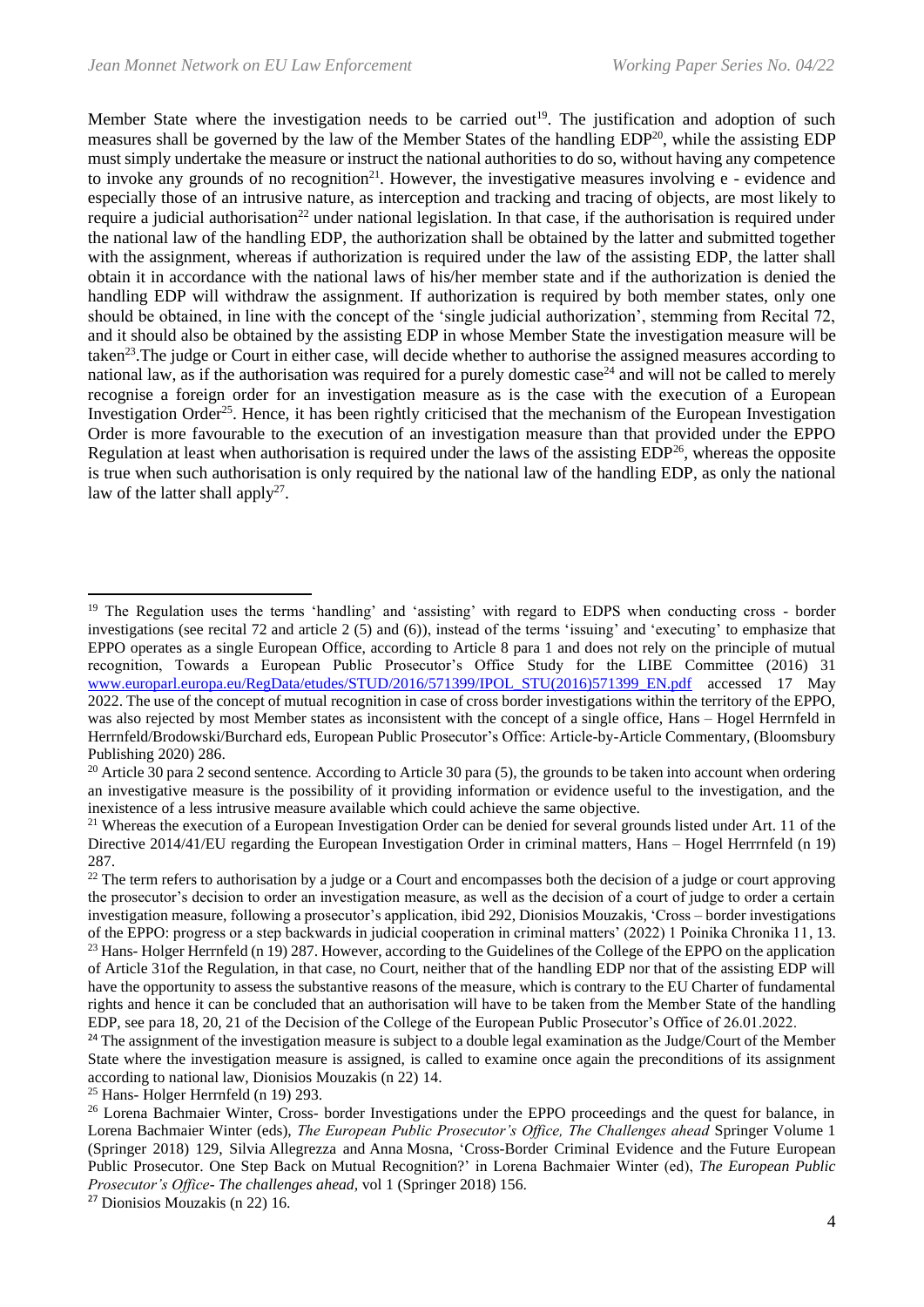As the special investigative measures involving e- evidence and in particular productions orders or interceptions of communications, exist in all Member States to the EPPO<sup>28</sup>, the consultation procedure and notification to be followed in case of a non – existence of the assigned measure<sup>29</sup>, should never appear. However, a situation where the investigation measure would not be available in a similar domestic case under the laws of the assisting EDP's Member State, cannot be excluded since the threshold requirements for the authorisation of such investigation vary greatly in the legislation of the member states<sup>30</sup>. In this latter case, it could be substituted by another measure achieving the same results<sup>31</sup>. However, although one could hardly imagine which investigative measure would achieve the same results as interception of communications or access to computer data, in any case the time elapsed for the consultations between the EDPs and the Permanent Chamber's Decision, could be fatal for the preservation of the evidence in electronic form<sup>32</sup>. Furthermore, it is difficult to understand how the inexistence of the measure assigned, would be resolved by having recourse to legal instruments on mutual recognition, as provided by para (6) of the Regulation. Although its intention is to make clear that these instruments, such as the European Investigation Order, are supplement to the EPPO's assignment mechanism, it is hard to contemplate a case where an investigative measure involving e- evidence is not available on domestic cases but would be available through an  $EIO^{33}$ .

For the collection of evidence located in the territory of Member States non-participating to the EPPO, in the absence of a separate legal instrument on criminal cooperation between these states and the EPPO, those participating to the EPPO shall notify the EPPO as competent authority for the instruments adopted on criminal cooperation under Union  $law<sup>34</sup>$ . The most relevant to e-evidence instrument is undoubtedly the European Investigation Order and, if adopted, the Regulation on European Production and Preservation Orders for electronic evidence in Criminal matters<sup>35</sup>. However, under both instruments the issuing authority is a competent, under the members states national law, authority<sup>36</sup> and thus it is doubted whether the EPPO would constitute such an authority<sup>37</sup>. Moreover, although the non-participating Member States are not legally bound to accept such notification, they are expected to do so on the basis of sincere cooperation, a duty provided under Art.4  $(3)$  TEU<sup>38</sup>.

Regarding the cooperation with third countries, the EPPO is bound by international agreements concerning cooperation in criminal matters concluded by the Union<sup>39</sup>. Furthermore, the EPPO may be notified

<sup>&</sup>lt;sup>28</sup> Member states to the Budapest Convention on Cybercrime are called, under Article 18, 20 and 21 to adopt production orders and necessary measures to empower the real – time collection of traffic data and the interception of communications. Since all member states to the EPPO have signed and ratified the Budapest Convention, those investigative measures should already exist under their national legislations.

<sup>&</sup>lt;sup>29</sup> Article 30 para (4) (5) (6)

<sup>30</sup> Lorena Bachmaier Winter, Mutual Recognition and Cross-Border Interception of Communications: The Way Ahead for the European Investigation Order, in Chloé Brière and Anne Weyembergh (eds) *The Needed Balances in EU Criminal Law Past, Present and Future (*Hart Publishing 2018) 313,317.

<sup>&</sup>lt;sup>31</sup> Article 31 (8) EPPO Regulation. A similar provision is provided in Article 10 para 5 of the Directive 2014/41/EU regarding the European Investigation Order in criminal matters.

<sup>32</sup> Lorena Bachmaier Winter (n 26)126.

<sup>33</sup> Ibid, 127.

<sup>&</sup>lt;sup>34</sup> Article 105 para (3) The adoption of a separate legal instrument is favoured by the Regulation and the non-participating Μember States as it provides legal certainty, Nicolas Franssen 'The Future judicial cooperation between the EPPO and non – participating member states' (2018) 9(3) New Journal of European Criminal Law 291, 294.

<sup>35</sup> Commission, 'Proposal for a Regulation of the European Parliament and the Council European Production and Preservation Orders for electronic evidence in Criminal matters' COM (2018) 225 final.

 $36$  Article 2 (c) and 33 para 1 (a) of the of the Directive 2014/41/EU regarding the European Investigation Order in criminal matters and art 4 para 1 and 2 and 22 para 1 of the Proposal for a Regulation of the European Parliament and the Council European Production and Preservation Orders for electronic evidence in Criminal matters.

<sup>37</sup> Nicolas Franssen (n 34) 296.

<sup>38</sup> Dominik Brodowski (n 11) 639.

<sup>&</sup>lt;sup>39</sup> Article 104 para 3. Such international agreements concerning crime areas for which the EPPO is competent or may be competent for inextricably linked offences are ie the United Nations Convention against Transnational Organised Crime, the United Nations Convention against Corruption, the Council of Europe Convention on the Prevention of Terrorism and the Council of Europe Convention on Laundering, Search, Seizure and Confiscation on the Proceeds from Crime. It has been argued, that although the Union is theoretically allowed to designate the EPPO as a central Authority competent to issue and execute requests for legal assistance (at least under the UNTOC and Warsaw Convention), this could impede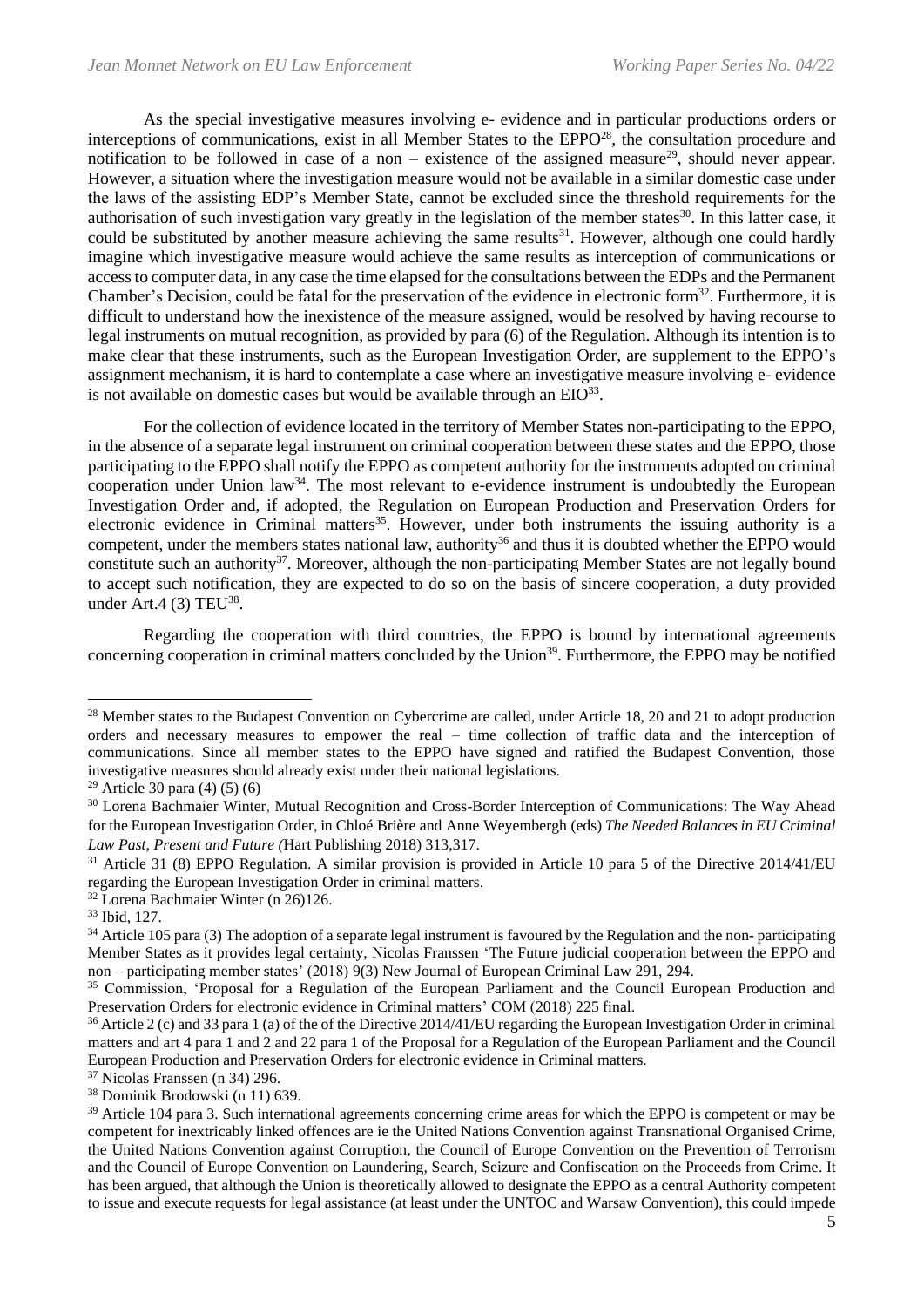by Member States as a competent authority to issue requests for legal assistance in the context of multilateral or bilateral agreements on legal assistance in criminal matters concluded by them with third countries, subject to the latter's acceptance<sup>40</sup>. So far 16 Member States have declared EPPO as a competent authority for the purposes of the European Convention on Mutual Assistance in criminal matters<sup>41</sup>. No such declarations have been made under the Budapest Convention on Cybercrime, which has specific provisions on mutual legal assistance for the collection of evidence in electronic form<sup>42</sup>. This is probably because the Budapest Convention does not create a separate regime for mutual assistance but rather provides as a general principle that assistance should be carried out through the application of the existing relevant treaties and international agreements between the parties<sup>43</sup>. Consequently, the parties to the European Convention on Mutual Assistance in Criminal Matters will continue to provide assistance to each other pursuant to its provisions and those that have concluded bilateral agreements on mutual assistance, will continue to apply their terms<sup>44</sup>. Hence the EPPO shall rely on these agreements and arrangements for the preservation and gathering of e- evidence through the mechanisms provided under the Budapest Convention<sup>45</sup>. The framework of the EPPO investigations involving e-evidence, will be further strengthened if the Member States to the Budapest Convention ratify the Second Additional Protocol to the Convention on Cybercrime on enhanced co-operation and disclosure of electronic evidence, opened for signature on the 12<sup>th</sup> of May 2022, which provides common rules for enhanced co-operation and the disclosure of electronic evidence<sup>46</sup>.

Finally, in case the EPPO is not notified as competent authority, then the handling EDPs may have recourse to the powers of a national prosecutor and can rely on the international agreements concluded by their Member States to require legal assistance from third countries, as if they were handling a purely domestic case, provided they inform the requested state and they obtain its consent that the evidence collected will be used by the  $EPPO<sup>47</sup>$ .

### ii) Alternative mechanisms for gathering e-evidence

Although the Regulation, as explained above, provides for a wide range of mechanisms to request evidence in cross-border investigations, it should be borne in mind that e – evidence, particularly traffic and

effective cooperation due to the EPPO's institutional design and its limited competence to execute requests for legal assistance, Dominik Brodowski (n 11) 627.

<sup>&</sup>lt;sup>40</sup> Art 104 para 4. However, this provision raises also legal issues, as the EPPO is not an authority of the Contracting party but a supranational body, ibid, 629.

<sup>41</sup> Austria, Belgium, Bulgaria, Czech Republic, Finland, France, Germany, Italy, Latvia, Lithuania, Luxembourg, Malta, Netherlands, Romania, Slovak Republic, and Slovenia. See these declarations at [www.coe.int/en/web/conventions/full](http://www.coe.int/en/web/conventions/full-list?module=declarations-by-treaty&numSte=030&codeNature=0)[list?module=declarations-by-treaty&numSte=030&codeNature=0](http://www.coe.int/en/web/conventions/full-list?module=declarations-by-treaty&numSte=030&codeNature=0) accessed 17 May 2022.

 $42$  Chapter III of the Budapest Convention on Cybercrime contains specific provisions for mutual assistance regarding provisional measures, such as the expedited preservation of stored computer data and the expedited disclosure of preserved traffic data (Art. 29 and 30) and provisions for investigative powers such as access to stored computer data, the real time- collection of traffic data and interception of content data (Art 31,33 and 34). It also provides for the establishment of a 24/7 Network, under Art. 35, which obliges each party to designate a point of contact available 24 hours per day, 7 days per week to ensure immediate assistance for the purpose of investigations or proceedings concerning criminal offences related to computer systems and data, or for the collection of evidence in electronic form of a criminal offence.

<sup>&</sup>lt;sup>43</sup> See art 23 of the Budapest Convention and the Explanation Report to the Convention on Cybercrime under art 27 p 46 <https://rm.coe.int/16800cce5b> accessed 17 May 2022.

<sup>44</sup> Explanatory Report to the Convention on Cybercrime Art 27 p47.

<sup>&</sup>lt;sup>45</sup> Provided that the parties to the Budapest Convention have already established a legal basis to enable the carrying out of the forms of co-operation in computer related criminal matters under Articles 29-35, Explanatory report to the Convention on Cybercrime under Art 25 p44.

<sup>&</sup>lt;sup>46</sup> The Protocol contains specific provisions for the disclosure of domain name registration information (Art.6) and for direct co-operation with service providers regarding subscriber information (Art.7) and it also establishes procedures enhancing international cooperation for the expedited production of subscriber information and traffic data and for the disclosure of stored computer data (Section 3) <https://rm.coe.int/1680a49dab>accessed 17 May 2022.

<sup>&</sup>lt;sup>47</sup> Consent should be given to ensure the admissibility of the evidence and the EPPO's ability to make full use of it through its proceedings, even if the case is reallocated according to the provisions of the EPPO Regulation (Art 26 (5), 36 (3)), Dominik Brodowski, (n 11) 631.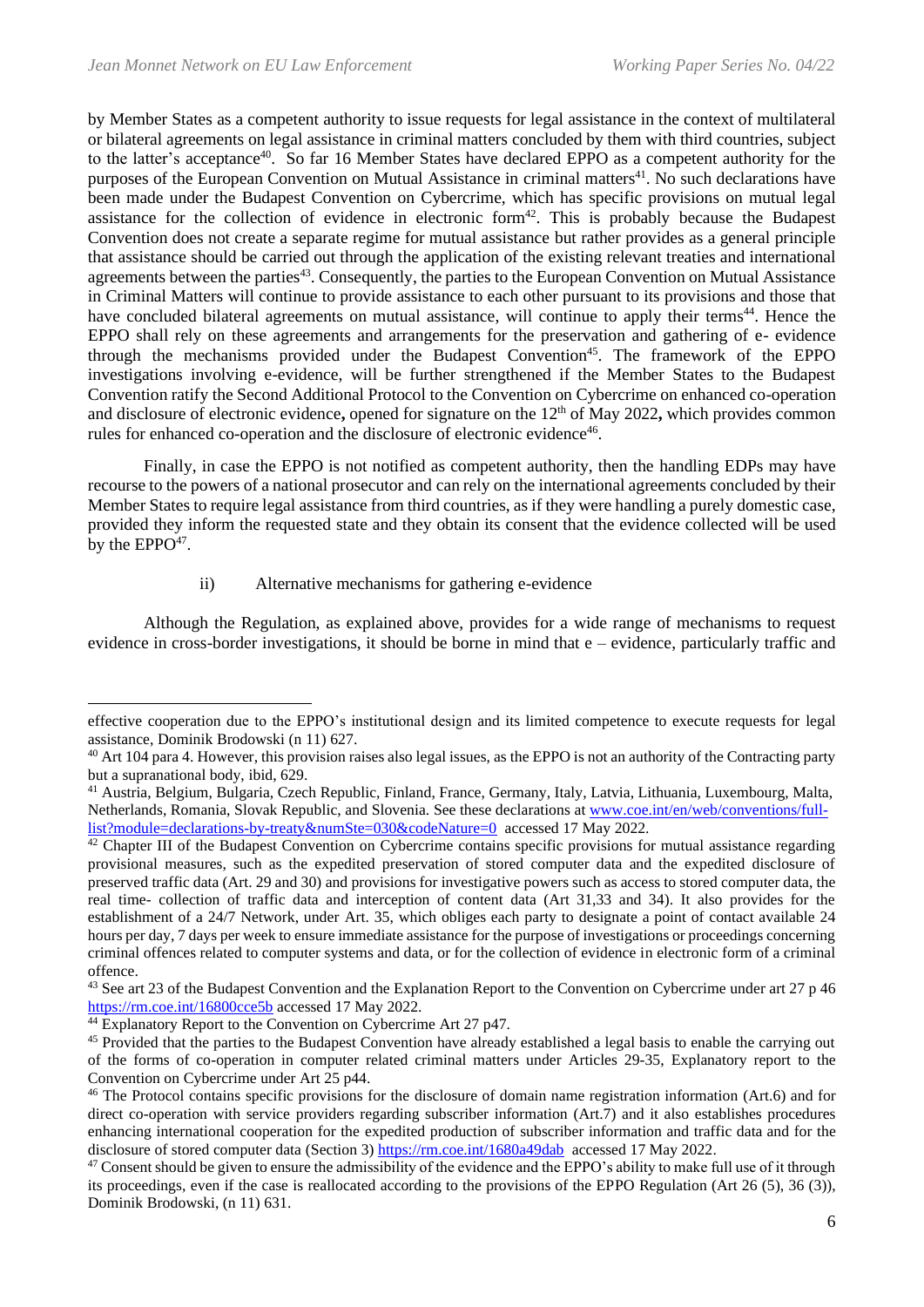subscriber data<sup>48</sup>, is very often requested directly from service providers who cooperate voluntarily with the Law Enforcement Authorities (hereafter LEAs)<sup>49</sup>. The gathering and access to e - evidence on the grounds of voluntary cooperation between the Law Enforcement Agencies and the service providers has become a common investigative practice in Europe, thus instigating the Commission's legislative proposal for the European Production and Preservation Orders<sup>50</sup> and the Directive on imposing obligation on service providers to appoint legal representatives acting as points of contact or Production and Preservation Orders addressed by LEAs<sup>51</sup>. The Regulation has not been adopted yet, since the Commission's proposal has raised controversial reactions and received severe criticism by stakeholders, European associations, and European bodies, questioning the Proposal's necessity and added value<sup>52</sup>.

Consequently, until a binding legal instrument is adopted, EDPs may collect e-evidence located in any Member State, either participating to the EPPO or not, or even evidence located in a third state, such as the US where the major Service providers are located<sup>53</sup>, through these schemes of «voluntary cooperation» with the service providers<sup>54</sup>. This direct cooperation with the private sector remains undoubtedly the fastest and easiest mechanism for transborder access to e-evidence than any other mechanism of mutual legal assistance<sup>55</sup>.

<sup>48</sup> Definitions of traffic data are given under art 2 (b) of the Directive 2002/58/EC of the European Parliament and of the Council of 12 July 2002 concerning the processing of personal data and the protection of privacy in the electronic communications sector (Directive on privacy and electronic communications) and under art 1 (d) of the Budapest Convention on Cybercrime and relates to any data processed for the purpose of the conveyance of a communication on an electronic communications network or for the billing thereof indicating the communication's origin, destination, route, time, date, size, duration, or type of underlying service. A definition of subscriber data is given under art 18 para 3 of the Budapest Convention and refers to any information contained in the form of computer data or any other form that is held by a service provider, relating to subscribers of its services other than traffic or content data. It is argued that this data is less sensitive and thus easier to hand over, Paul de Hert, Cihan Parlar Johannes Thumfart, 'Legal arguments used in courts regarding territoriality and cross-border production orders: From Yahoo Belgium to Microsoft Ireland' (2018) 9 (3) New Journal of European Criminal Law 326, 329.

<sup>&</sup>lt;sup>49</sup> Indeed, the majority of the requests for access to data within the European Union and beyond refer to non-content than content data. See the relevant data at the 'COMMISSION STAFF WORKING DOCUMENT IMPACT ASSESSMENT' accompanying the document 'Proposal for a Regulation of the European Parliament and of the Council on European Production and Preservation Orders for electronic evidence in criminal matters' and 'Proposal for a Directive of the European Parliament and of the Council laying down harmonised rules on the appointment of legal representatives for the purpose of gathering evidence in criminal proceedings, SWD(2018) 118 final, p.14

<sup>&</sup>lt;sup>50</sup> Commission, 'Proposal for a Regulation of the European Parliament and of the Council on European Production and Preservation Orders for electronic evidence in criminal matters', COM (2018) 225 final. For a more thorough analysis of the Commission's proposal see, Marco Stefan and Gloria González Fuster, 'Cross-border Access to Electronic Data through Judicial Cooperation in Criminal Matters State of the art and latest developments in the EU and the US' November 2018 (updated in May 2019) ,2*7* [Cross-border Access to Electronic Data through Judicial Cooperation in Criminal Matters](https://www.ceps.eu/ceps-publications/cross-border-access-electronic-data-through-judicial-cooperation-criminal-matters/)  – [CEPS](https://www.ceps.eu/ceps-publications/cross-border-access-electronic-data-through-judicial-cooperation-criminal-matters/) accessed 17 May 2022, also, Ángel Tinoco-Pastrana, 'The Proposal on Electronic Evidence in the European Union;, eucrim, issue 1/2020 46-50.

<sup>&</sup>lt;sup>51</sup>Commission, 'Proposal for a Directive of the European Parliament and of the Council laying down harmonised rules on the appointment of legal representatives for the purpose of gathering evidence in criminal proceedings' COM (2018) 118 final.

<sup>52</sup> Sergio Carrera and Marco Stefan, 'Access to Electronic Data for Criminal Investigations Purposes in the EU' (February 2020) 31 [https://www.ceps.eu/download/publication/?id=26544&pdf=LSE20120-01\\_JUD-IT\\_Electronic-Data-for-](https://www.ceps.eu/download/publication/?id=26544&pdf=LSE20120-01_JUD-IT_Electronic-Data-for-Criminal-Investigations-Purposes.pdf)[Criminal-Investigations-Purposes.pdf>](https://www.ceps.eu/download/publication/?id=26544&pdf=LSE20120-01_JUD-IT_Electronic-Data-for-Criminal-Investigations-Purposes.pdf) accessed 17 May 2022.

<sup>&</sup>lt;sup>53</sup> Like Microsoft and Google. See the statistics of these companies for the increasing demands of LEAS to gain access to data in Gertjan Boulet and Nicholas Hernanz, 'Cross-border law enforcement access to data on the Internet and rule of law challenges in the EU' 2013, SAPIENT Deliverable 6.6, issue SAPIENT Policy Brief 6.6, 4, [https://www.academia.edu/4959180/Cross\\_border\\_law\\_enforcement\\_access\\_to\\_data\\_on\\_the\\_Internet\\_and\\_rule\\_of\\_law](https://www.academia.edu/4959180/Cross_border_law_enforcement_access_to_data_on_the_Internet_and_rule_of_law_challenges_in_the_EU) [\\_challenges\\_in\\_the\\_EU>](https://www.academia.edu/4959180/Cross_border_law_enforcement_access_to_data_on_the_Internet_and_rule_of_law_challenges_in_the_EU) accessed 17 May 2022. It is indicative that in 2015, European countries sent more than 130,000 requests—mostly for subscriber information—directly to major US service providers and the latter responded positively in about 60% of the cases on average, Alexander Seger, 'e-evidence and access to data in the cloud, results of the cloud evidence group of the cybercrime Convention Committee' in Maria Angela Biasiotti, Jeanne Pia Mifsud Bonnici, Joe Cannataci, Fabrizio Turchi (eds), *Handling and Exchanging Electronic Evidence Across Europe* Volume 38 (Springer 2018) 35, 37.

<sup>54</sup> As this mechanism of cooperation is called in Gertjan Boulet and Nicholas Hernanz, ibid 7.

<sup>&</sup>lt;sup>55</sup> However, this option is not without problems, especially since no regulatory framework exists for theses mechanisms of cooperation. For the challenges posed to privacy and data protection see Gertjan Boulet and Nicholas Hernanz, ibid 13.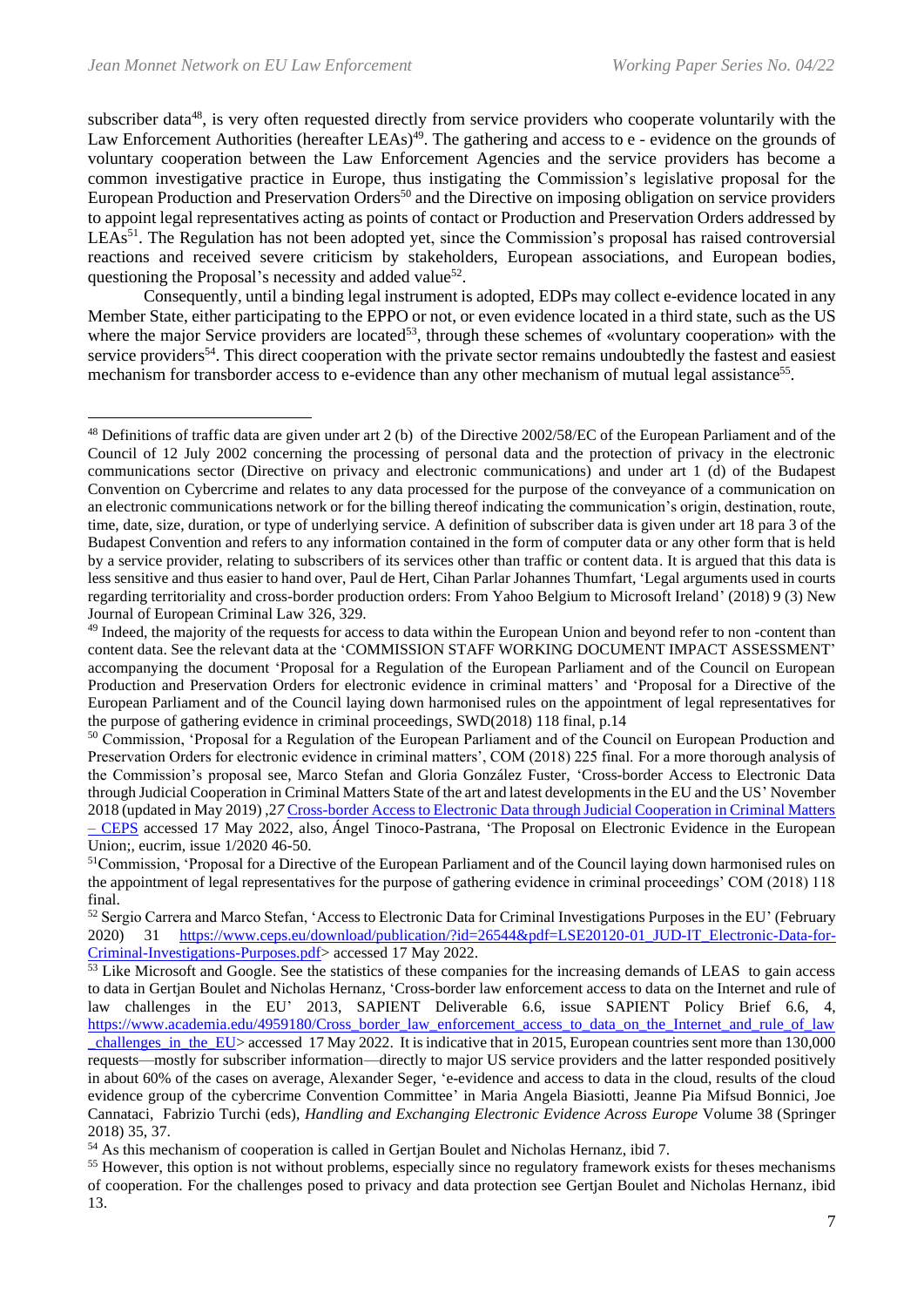Finally, it should be highlighted that e-evidence located outside the jurisdiction where the investigation is taking place, may also be collected without consent and without recourse to any mechanism of mutual legal assistance. Indeed, since the remote search of computers is technologically feasible, data located extraterritorially may be accessed unilaterally by LEAS<sup>56</sup>. However, these extraterritorial searches and collection of evidence without consent, with which the EPPO will undoubtedly be faced when investigations involve cross -border e -evidence, may raise issues of jurisdiction and particularly of jurisdiction to enforce<sup>57</sup>. The views on these issues differ from jurisdiction to jurisdiction<sup>58</sup>, and several approaches have been identified, such as that no jurisdiction or sovereignty of states is violated<sup>59</sup> or that a violation is taking place only if these searches resulted in material damage to the cyber infrastructure of the relevant state<sup>60</sup>. But even if state sovereignty may be encroached, there is no legal sanctioning system for the offence suffered by states or individuals<sup>61</sup>. It is also argued that especially in a case of an ongoing investigation, where the LEAS are following trails on real time, the investigation should continue with no territorial concerns, even if the suspect or the information sought has moved or shifted to a server outside their territorial jurisdiction<sup>62</sup>. A similar approach has been followed by the Directive on the European Investigation Order with regard to the interception of telecommunications that has to be carried out in the territory of another member state, where the subject of the interception has moved. Under Article 31, the interception will continue and, if no technical assistance is required, the intercepting state shall merely notify the relevant member state of the interception taking place<sup>63</sup>.

Until today, the exception to territorial jurisdiction and only legal basis for the unilateral transborder access to data stored in another jurisdiction is provided by Article 32 of the Budapest Convention on Cybercrime, which allows access to extraterritorially located data without the authorisation of another Party if it is publicly available (open source) or if the data is located in another Party and the accessing Party obtains the lawful and voluntary consent of the person who has the lawful authority to disclose the data to the Party through that computer system. But transborder access is limited to open-source data, whereas more often the data sought for criminal investigation purposes will not be publicly available and legal issues also arise regarding the meaning of consent<sup>64</sup> and the determination of the person having lawful authority to disclose the data<sup>65</sup>. Moreover, no harmonisation of the regulatory framework regarding unilateral transborder access to data has been achieved, since in some members states, LEAS can access data located abroad, from devices in

<sup>&</sup>lt;sup>56</sup> Unilateral or transborder access refers to access to data stored in another jurisdiction, without previous requesting specifically mutual assistance, and is usually conducted from domestically located devices, Anna-Maria Osula 'Transborder access and territorial sovereignty' (2015) 31 Computer Law and Security Review 720.

<sup>57</sup> Jurisdiction το enforce should be exercised within a state's territory, whereas jurisdiction to prescribe, meaning the state's ability to legislate, may encompass subjects or offences taking place abroad, Paul de Hert, Cihan Parlar Johannes Thumfart (n 48) 330. Jurisdiction is closely tied to sovereignty, whereas territorial sovereignty refers to a state's authority to exercise supreme authority over all persons, Anna-Maria Osula, ibid 721.

<sup>&</sup>lt;sup>58</sup> According to a UN study, around two-thirds of countries in all regions of the world perceived foreign law enforcement's access to other States' computer systems or data as impermissible, even if it may occur in practice either with or without the knowledge of investigators, Anna-Maria Osula, ibid 725.

<sup>&</sup>lt;sup>59</sup> According to this view no consent is required for remote searches since these acts are virtual and not material but, even if some states see a state -sovereignty endangerment, the judicial authorities do not always realise that these searches are conducted extraterritorially Paul de Hert, Cihan Parlar Johannes Thumfart (n 48) 333,334.

<sup>60</sup> Anna-Maria Osula (n 56) 726.

<sup>61</sup> Paul de Hert, Cihan Parlar Johannes Thumfart (n 48) 334.

<sup>62</sup> Jeanne Pia Mifsud Bonnici, Melania Tudorica, and Joseph A. Cannataci (n 6) 204.

<sup>&</sup>lt;sup>63</sup> Lorena Bachmaier Winter argues that the notifications made should not aim to the obtaining of authorisation but to the establishment of good relationships between Member States and to the enhancement of the exchange of information, otherwise they would simply be skipped by the intercepting authorities, Lorena Bachmaier Winter (n 30), 333.

 $<sup>64</sup>$  Indeed, the legal meaning of consent is not the same in various jurisdictions, Council of Europe, 'Transborder Access</sup> to Data and Jurisdiction: Options for Further Action by the T-CY' (Cybercrime Convention Committee (T-CY)) Adopted

by the 12th Plenary of the T-CY (2–3 December 2014) 19, <https://rm.coe.int/CoERMPublicCommonSearchServices/DisplayDCTMContent?documentId=09000016802e726e> accessed 17 May 2022.

<sup>&</sup>lt;sup>65</sup> Service providers are unlikely to be able to consent validly and voluntarily to disclosure of their users' data under art 32, Council of Europe, 'Transborder Access to Data and Jurisdiction: Options for Further Action by the T-CY', ibid, 20.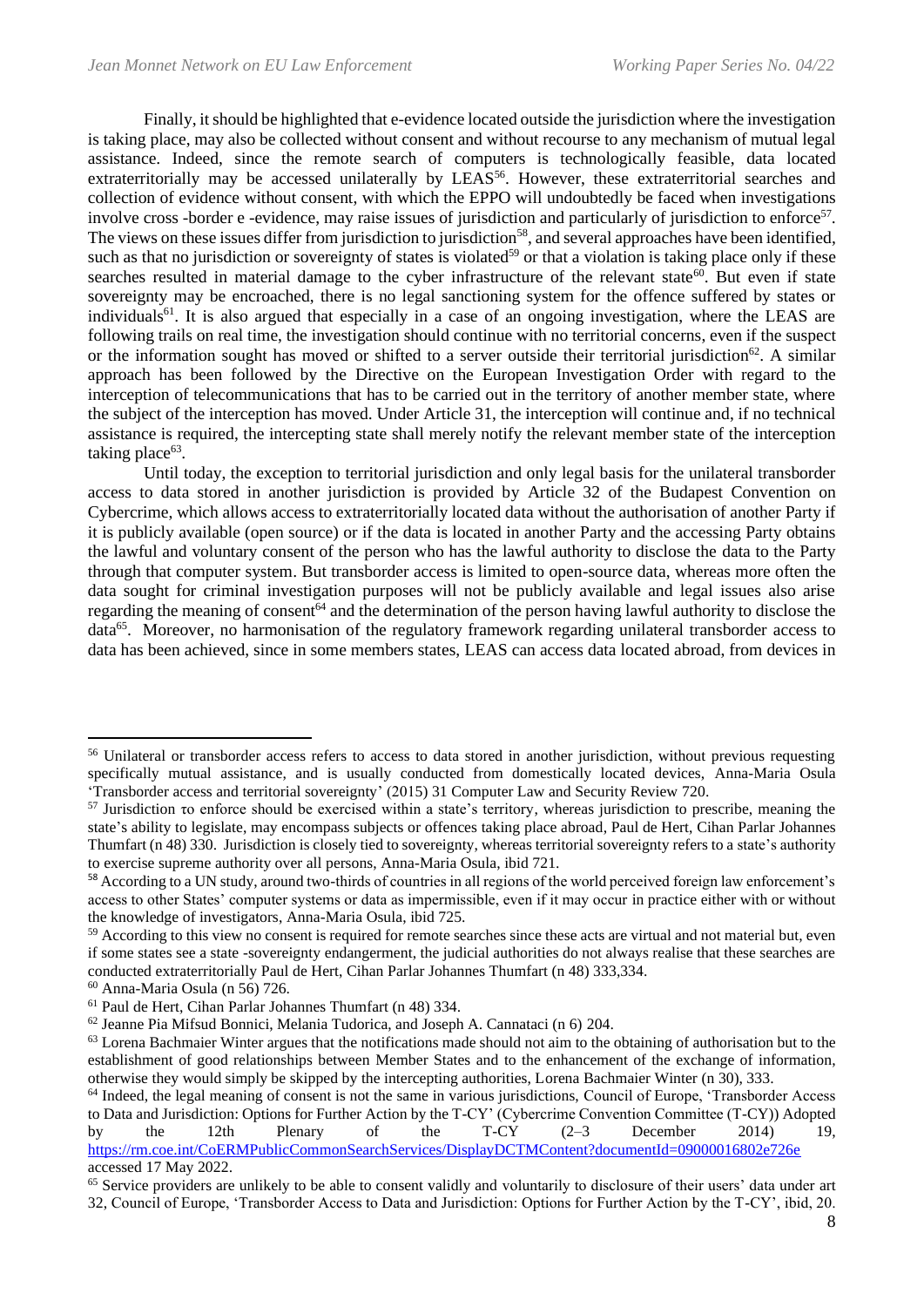their jurisdictions, while in others, this would be possible only if the preconditions foreseen under Article 32 of the Budapest Convention are met<sup>66</sup>.

Finally, the rapid development of technology and the emergence of new infrastructures for storing data, such as the cloud<sup>67</sup>, has given rise to situations know as 'loss of location', where the location of the data sought cannot be identified<sup>68</sup>. In these situations, it has been argued that the unilateral collection of data breaches no territorial jurisdiction since the state to which a mutual legal assistance request could be addressed, is unknown<sup>69</sup>. No solution is given by art32 of the Budapest Convention on Cybercrime, since it presupposes that the location of the data is known. However, the drafters of the Convention advise the Parties in situations of loss of location to 'evaluate themselves the legitimacy of a search or other type of access in the light of domestic law, relevant international law principles or considerations of international relations' <sup>70</sup>. Finally, some states have even enacted legislation to address the issue of loss of location<sup>71</sup>, but no common legal framework exists.

The EPPO acting as a single office<sup>72</sup> will not have issues of territorial jurisdiction when unilateral remote searches and ongoing investigations are carried out in the territory of the participating Member States. In these cases, there will most likely take place only a simple communication between the EDPs about the investigation actions being caried out. However, the situation is different if these investigative measures are conducted in the territory of the non- participating Member States or even of third states, where especially if third states are involved, issues of international comity may arise<sup>73</sup>.

### c) E-evidence gathered by OLAF

OLAF is the European Union's body responsible for conducting administrative investigations concerning any illegal activity affecting the EU's financial interests<sup>74</sup>. EPPO's relationship with OLAF has been an issue of discussion, since they both operate in the same field, even if on different levels, and there was a risk of duplication of investigations<sup>75</sup>. There were even thoughts that OLAF might not be needed anymore, since tis competence in protecting the financial interest of the Union overlapped with those of the EPPO<sup>76</sup>.

<sup>66</sup> Cybercrime Convention Committee (T-CY) 'Transborder Access and Jurisdiction: What Are the Options?', 2012 29 <https://rm.coe.int/16802e79e8> accessed 17 May 2022.

 $67$  For an analysis of cloud computing services, see Marcin Rojszczak, Cloud act agreement form an EU perspective (2020)38 Computer Law & Security Review, 3<https://www.sciencedirect.com/science/article/pii/S0267364920300479> accessed 17 May 2022.

<sup>68</sup> Anna - Maria Osula, *Remote search and seizure of extraterritorial data* (University of Tartu Press 2017), 7 especially footnote 6.

<sup>69</sup> Anna - Maria Osula ibid, p.30, 43.

<sup>70</sup> Council of Europe, 'T-CY Guidance Note #3: Transborder Access to Data (Article 32)'Cybercrime Convention Committee (T-CY)) Adopted by the 12th Plenary of the T-CY (2–3 December 2014', 6 <https://www.ccdcoe.org/uploads/2019/09/CoE-141203-Guidance-Note-on-Transbprder-access-to-data.pdf> accessed 17 May 2022.

 $71$  For example, Belgium and the Netherlands, see Anna - Maria Osula (n 68) 44.

<sup>&</sup>lt;sup>72</sup> The notion of a 'single office' used to indicate that EPPO's transborder investigations should be made easier and not rely on traditional forms of mutual legal assistance, replaced the notion of a 'single legal area' proposed by the Commission, in which the EPPO would conduct investigations and prosecutions, Hans – Hogel Herrnfeld (n 19) 286.

<sup>&</sup>lt;sup>73</sup> International comity, a concept much used in public and private international law, can be defined as 'courtesy, reciprocity, moral obligation, or respect for foreign sovereignty', Lorena Bachmaier Winter (n 30) 330 especially footnote 27.

<sup>74</sup> OLAF was established in 1999 to replace UCLAF ('Unite´ de Coordination de la Lutte Anti-Fraude'). See more on how the latter was replaced by OLAF in Anne Weyembergh Chloé Brière, 'The future cooperation between OLAF and the European Public Prosecutor's Office' 2018, Vol. 9(1) 62, 65. OLAF's investigative powers are mainly defined in Regulation 883/2013 of the Parliament and of the Council of 11 September 2013 in conjunction with the provisions of the Regulations 2185/9640 and 2988/95. Its powers include the possibility of conducting on-the-spot checks and inspections. Two kinds of investigations are foreseen, the internal investigations conducted in the EU's institutions, bodies, agencies, and offices (Art 4 Regulation 883/ 2013) and the external ones conducted on the premises of economic operators in the Member States, in third countries and on the premises of international organisations (Article 3).

<sup>75</sup> Andrea Venegoni, 'The new frontier of PFI investigations, The EPPO and its relationship with OLAF' (2017) 4 eucrim 193, 195.

<sup>76</sup> Petr Klement, 'OLAF at the gates of Criminal Law' (2017) 4 eucrim, p.196.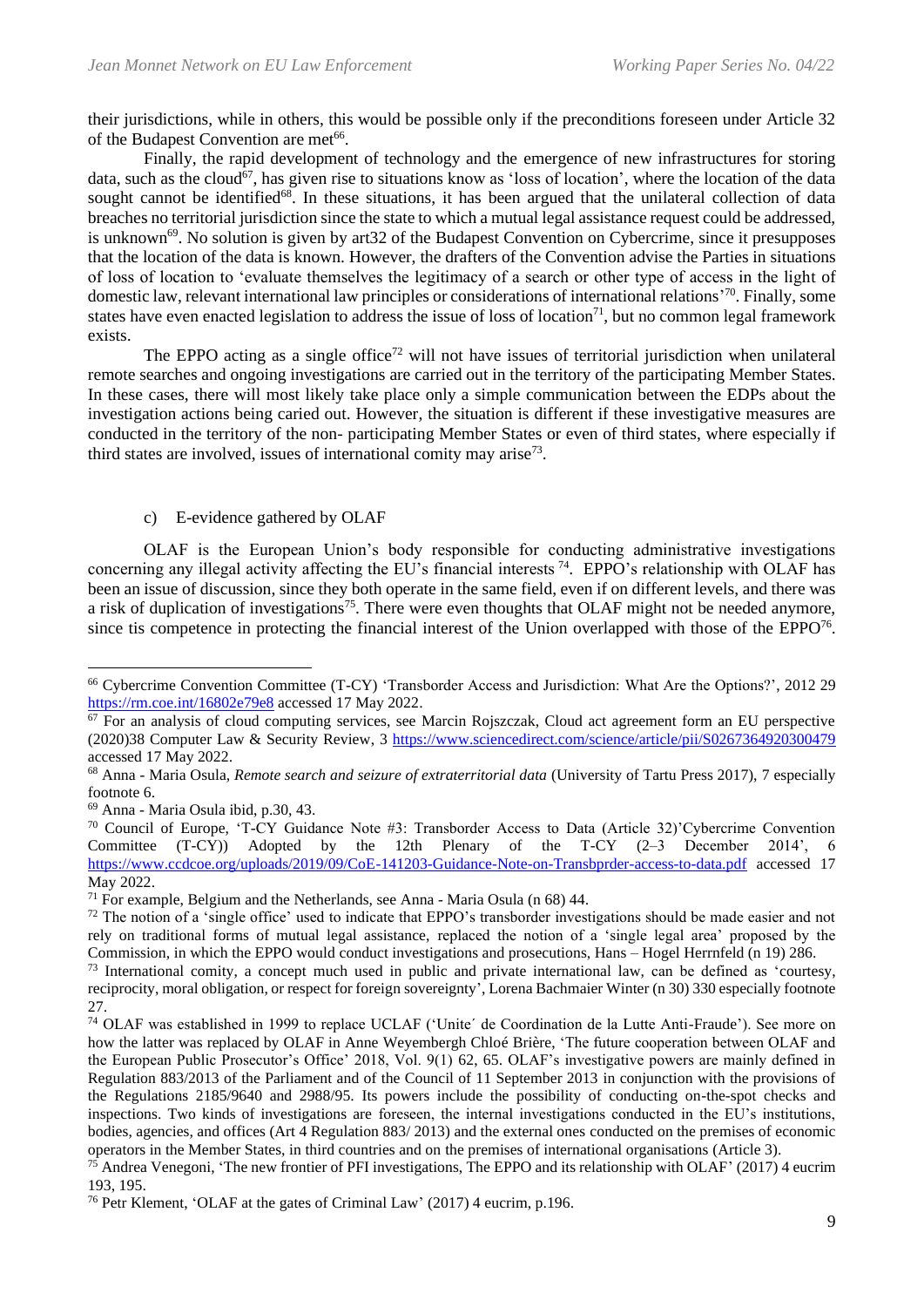However, OLAF maintains its competence for minor financial cases and for transnational VAT cases, under the threshold of  $E10$  million<sup>77</sup> and will keep its exclusive powers in the field of internal investigations, as well as in the Member States not participating to the  $EPPO^{78}$ . So long as OLAF continues to operate, it should establish and maintain an effective and close cooperation with the EPPO, given the convergence of their objectives and the complementarity and interconnection of their mandates<sup>79</sup>. In the framework of this cooperation OLAF shall provide support to the EPPO's activities by providing information, analyses (including forensic analyses), expertise and operational support and by conducting administrative investigations<sup>80</sup>.

Following the adoption of the EPPO Regulation, OLAF's legislative framework of investigations was further amended and strengthened to ensure that the effectiveness of its investigations will not be hindered by any unclarity thereof and that its administrative investigations will complement the EPPO's criminal proceedings, without changing its mandate<sup>81</sup>. Indeed, as far as external investigations are concerned OLAF had no autonomous investigative powers on an EU level to obtain evidence and specifically e-evidence but was much dependent on national law<sup>82</sup>. Furthermore, its legislative framework of external investigations was rather complex and ambiguous regarding the collection of e-evidence, such as computer data since it was not clear from its provisions whether it could conduct digital forensic operations<sup>83</sup>. Under the new rules, OLAF has extensive powers to gather evidence, including e-evidence, irrespective of the type of medium on which the latter is stored $84$ , both in the course of external and internal investigations, even if data is stored on privately owned devices, when latter are used for work purposes<sup>85</sup>. However, the exercise of such power is not completely independent from the national legislations since the inspection of such devises, during external investigations, is subject to the same conditions and to the same extent that national control authorities are allowed to investigate privately owned devices<sup>86</sup>.

The Office has also drafted guidelines on Digital Forensic Procedures, which are rules to be followed by OLAF staff with respect to the identification, acquisition, imaging, collection, analysis and preservation of e-evidence, to ensure the integrity and authenticity of the evidence gathered during the Office's investigation<sup>87</sup>. The guidelines also contain specific provisions for access to data stored remotely or held by Cloud Service

<sup>77</sup> Art 22 para 1 EPPO Regulation.

<sup>78</sup> Lothar Kuhl, 'The European Public Prosecutor's Office – More Effective, Equivalent and Independent Criminal Prosecution against fraud?', (2017) 3 eucrim 135, 140, Petr Klement (n 76)197.

 $79$  Recital (103) and Art. 101 para (1) EPPO Regulation. The specific and detailed provision regarding the EPPO's cooperation with OLAF was inserted after it became clear that the EPPO would be established through enhanced cooperation and thus OLAF would be the key partner in respect of the non – participating Member States, Anne Weyembergh Chloé Brière (n 74) 71.

<sup>80</sup> Articles 101 para 3 of the EPPO Regulation and Article 12 (e) and (f) of Regulation (EU, EURATOM) No 883/213 of the European Parliament and of the Council of 11 September 2013 concerning investigations conducted by the European Anti-Fraud Office (OLAF) and repealing Regulation (EC) No 1073/1999 of the European Parliament and of the Council and Council Regulation (Euratom) No 1074/1999 (consolidated version).

<sup>81</sup> Recital (15) Regulation (EU, Euratom) 2020/223 of the European Parliament and of the Council of 23 December 2020 amending Regulation (EU, Euratom) No 883/2013, as regards cooperation with the European Public Prosecutor's Office and the effectiveness of the European Anti-Fraud Office investigations [2020] OJ L 437/49.

 $82$  For a more extensive analysis of OLAF investigative powers see M. Scholten & M. Simonato 'EU Report' in Michieli Luchtman & John Vervaele (eds) *Investigatory powers and procedural safeguards: Improving OLAF's legislative framework through a comparison with the other EU Law Enforcement Authorities (ECN/ESMA/ECB)* (2017) 9, 27ff. <file:///C:/Users/User/Downloads/olaf.pdf> accessed 17 May 2022, a study carried out under the Hercule III program (Regulation (EU) 250/2014 of the European Parliament and of the Council establishing a programme to promote activities in the field of the protection of the financial interests of the European Union (Hercule III programme) and repealing Decision (EC) 804/2004 [2014]OJ L 84). For an analysis of the finding of the study, see Kouen Bovend' Eerdt, 'Learning lessons – Reflecting on Regulation 883/2013 through Comparative Analysis' (2017) 4 eucrim 188.

<sup>83</sup> Michiel Luchtman & John Vervaele,'Comparison of the legal frameworks' ibid 293.

<sup>&</sup>lt;sup>84</sup> In order to reflect the evolving technological progress, Recital (28) Regulation (EU, Euratom) 2020/223 of the European Parliament and of the Council of 23 December 2020 amending Regulation (EU, Euratom) No 883/2013.

<sup>85</sup> Arts 3 para 5 and 4 para 2 (a) Regulation 883/2013 (consolidated version).

<sup>86</sup> Art 3para 5 Regulation 883/2013 (consolidated version).

<sup>&</sup>lt;sup>87</sup> Guidelines on Digital Forensic Procedures for OLAF Staff (15 February 2016[\)https://ec.europa.eu/anti](https://ec.europa.eu/anti-fraud/investigations/digital-forensics_en)[fraud/investigations/digital-forensics\\_en](https://ec.europa.eu/anti-fraud/investigations/digital-forensics_en) accessed 17 May 2022.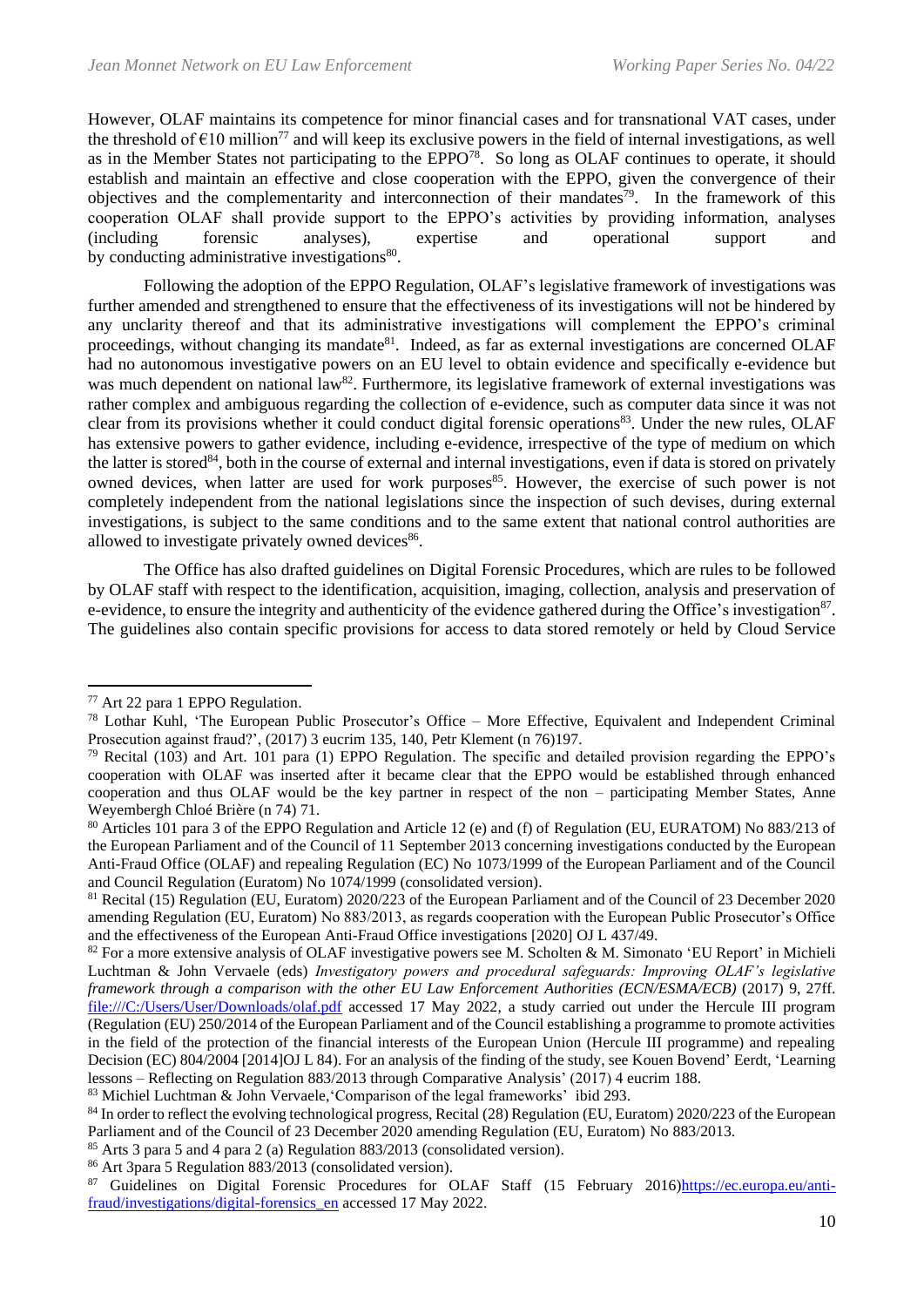Providers<sup>88</sup>, as well as procedures to be followed in case it is claimed that the devices found on spot are exclusively personal or contain data of legally privileged nature<sup>89</sup>. However, although the guidelines are following the main technical reference standards, they have been criticised as lacking the technical precision and accuracy in several steps, since they don't mention how the specialised in digital forensics OLAF's staff<sup>90</sup> will proceed in practice, nor which programs will be used $91$ .

Nevertheless, the EPPO could avail itself of the OLAF's expertise and knowhow, when the investigations, falling under its competence, are likely to involve e-evidence and thus require specific forensic procedures to be followed. To this view EPPO and OLAF have already concluded a working arrangement, which contains specific terms concerning OLAF's support to EPPO, such as the conducting of operational analysis, including forensic activities of documents or data in any format acquired by the EPPO or OLAF and the provision of operational support of any kind, included the participation of OLAF staff in the EPPO investigation as expert $92$ .

III. Admissibility issues of e-evidence gathered by EPPO

i) The issue of admissibility of e-evidence

The EPPO Regulation has not harmonised the rules in the field of investigation and collection of evidence<sup>93</sup>. On the contrary, it stems from its provisions that EPPO's conducting of investigation will basically rely on national law<sup>94</sup>. Hence, it comes with no surprise that the relevant issues of the admissibility of evidence gathered by the EPPO is also left to be resolved by the national criminal procedure laws<sup>95</sup>. However, diversities are encountered regarding the admissibility of cross - border evidence as some countries accept such evidence if it has been collected in accordance with the lex fori, others if the lex loci has been complied with and there are even countries that admit the admissibility of the evidence collected abroad without any other check of the

working arrangement signed on the  $5<sup>th</sup>$  July 2021, is available online [https://www.eppo.europa.eu/sites/default/files/2021-07/Working\\_arrangement\\_EPPO\\_OLAF.pdf](https://www.eppo.europa.eu/sites/default/files/2021-07/Working_arrangement_EPPO_OLAF.pdf) accessed 17 May 2022. For an analysis of the working arrangement see Julia Echanove Gonzalez de Anleo, Nadnine Colloczek, 'The European Antifraud Office and the European Public Prosecutor's Office: A work in progress' (2021) 3 eucrim, 187.

<sup>94</sup> Article 5 para 3 of the EPPO Regulation provides that national law 'shall apply to the extent that a matter is not regulated by this Regulation'. Hence the provisions of the Regulation will only complement the national procedures and specifically those of criminal procedure. It has been argued that the Regulation establishes a system of full recourse to the national legal systems regarding the procedural mechanisms and the competencies of the judicial mechanisms for the conducting of investigations as is concluded from the wording of Art 28 para 1 of the EPPO Regulation, which specifically refers to national law, as opposed to that of Art 18 of the Commission's proposal, Dimitrios Zimianitis, 'The European Public Prosecutor's Office: Establishment, structure and procedural imprint in the national criminal procedural law' Poinika Chronika (2022) 1, 6.

<sup>95</sup> Christoph Burchard in Herrnfeld/Brodowski/Burchard eds (n11) 349. The unification of rules applied to gathering of evidence would create a more consistent procedural framework for the EPPO and would ensure its admissibility before Court, Katalin Ligeti and Michele Simonato, The European Public Prosecutor's Office: Towards a truly European Prosecution Service?' (2013)4 New Journal of European Criminal Law 7, 18ff. However, unification of rules of evidence would entail a codification of criminal procedure law at EU level, which was considered, according to the Commission's Green Paper on Criminal Law Protection of the Financial Interests of the European Community and the Establishment of a European Prosecutor, disproportionate to the objective pursued with the creation of an EPP, Ladislav Hamran and Eva Szabova, 'European Public Prosecutor's Office: – CUI BONO?' (2013)4 New Journal of European Criminal Law 40, 54ff. Apart from that, any effort of adopting common rules in the field of criminal procedure law would be undermined by the reluctance of member states, still perceiving the Union's intervention in this field as threat to nation-state sovereignty, Katalin Ligeti and Michele Simonato, ibid 19. See also, Frédéric Baab, 'Le parquet européen : un projet entre audace et réalisme politique' (2021) 1 eucrim 45.

<sup>&</sup>lt;sup>88</sup> Art 7 of the Guidelines.

<sup>89</sup> Art 5.4 and 6.3 of the Guidelines

<sup>&</sup>lt;sup>90</sup> The Digital Evidence Specialist as named in the Guidelines under art 1.4.

<sup>&</sup>lt;sup>91</sup> Raffaella Brighi, Michele Ferrazzano, 'Digital Forensics: Best practices and perspective' in Michele Caianiello and Albrto Camon (eds) *Digital Forensic Evidence - Towards Common European Standards in Antifraud Administrative and Criminal Investigations* (2021) 13,28.

<sup>93</sup> The Regulation only contains basic rules of procedures concerning initiation and conducting of investigations (Art.26- 40) and sets a minimum of investigative measures to be made available to EDPs for significant offences, Hans-Holger Herrnfeld, Judith Herrnfeld (n 7) 661.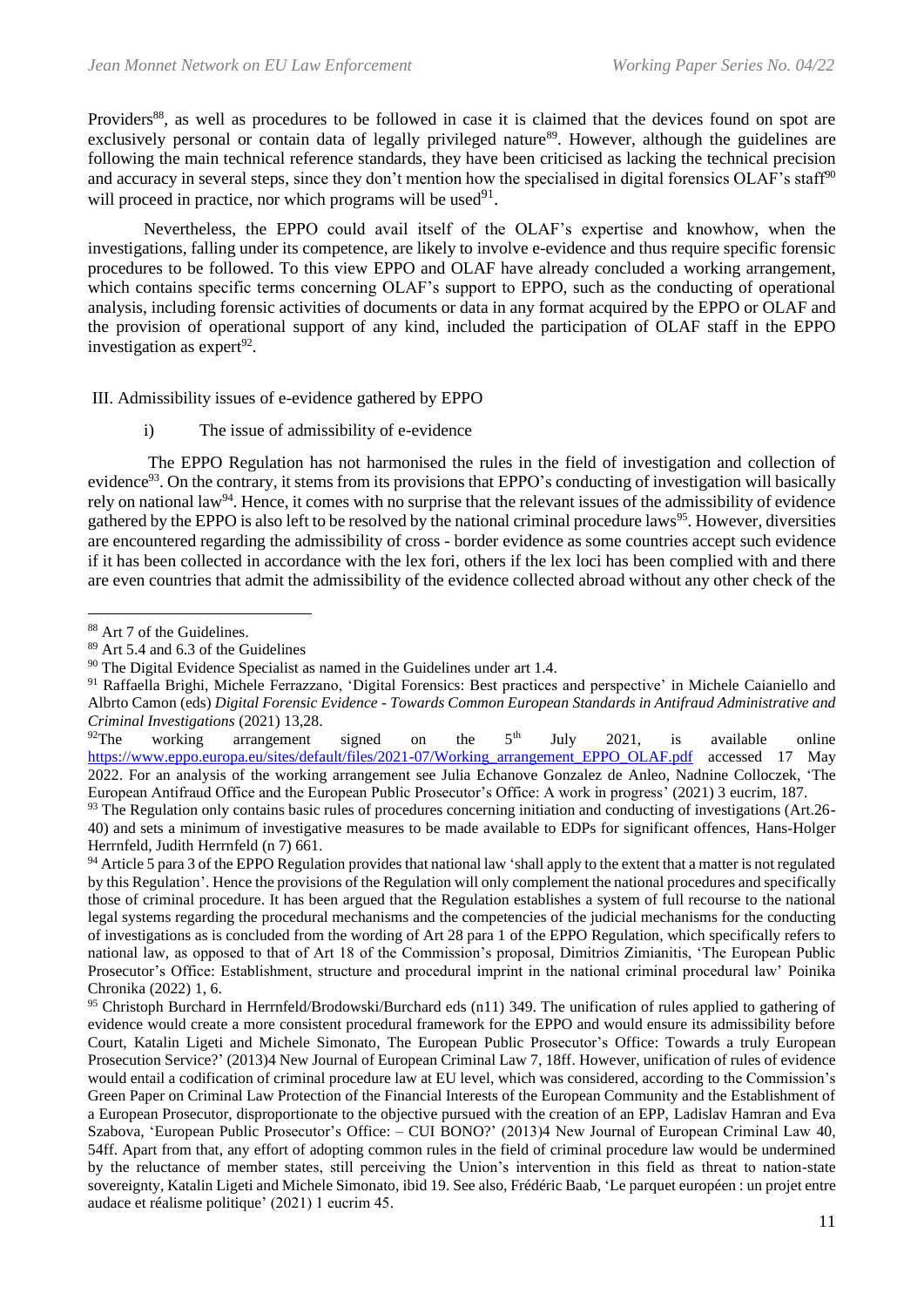process of gathering followed<sup>96</sup>. The Regulation contains no admissibility criteria for the evidence presented before Courts by the prosecutors of EPPO, but rather introduces a simple non-discrimination clause under Article 37, which provides that such evidence shall not be denied admission on the mere ground that it was gathered in another Member State<sup>97</sup>. Thus, this provision gives great discretion to national Courts to deny the admissibility of evidence collected if other grounds exist, besides its foreign origin<sup>98</sup>, invoking a broad range of fundamental principles, especially if this provision is read in conjunction with Recital 80, which suggests that the admission of evidence should respect the fairness of the procedure and the suspect or accused person's rights of defence under the Charter and the European Convention for the Protection of Human Rights and Fundamental Freedoms<sup>99</sup>. National courts may be even more resistant to accept the admissibility of crossborder e-evidence, since the latter is most often collected through special investigative techniques, where there is great divergence between the national laws of the Member States<sup>100</sup>. The risk of non – admission of cross – border evidence is only partially eliminated by the provision of Article 32, which stipulates that the formalities and procedures indicated by the handling EDP shall be observed when enforcing a cross-border investigative measure. The reasons for this are that the assigned measures are basically conducted under the provisions of the Regulation and the national law of the state where they are enforced<sup>101</sup> and because an exception of order public clause is stipulated, allowing the member states of the EDP to not comply with the formalities indicated if they are contrary to the fundamental principles of its  $law^{102}$ .

The issue of admissibility is equally problematic regarding e-evidence, as there is no uniform legal framework within the European Union's Member States regarding its collection, storage, and exchange, although legal instruments have been implemented at European level relevant to the collection of e-evidence<sup>103</sup>. Thus, the collection of e-evidence not only heavily relies on national laws, but these laws may be outdated or, even if they are adapted to recent technological developments, not all member states have kept the same pace and some even still rely on traditional criminal procedure laws, hence resulting in an even bigger fragmentation of the procedures of investigations involving e-evidence<sup>104</sup>. Furthermore, although investigations in communications systems are very likely to entail casual findings, meaning evidence related to another crime, than the one investigated, there are no harmonised rules on the treatment and admissibility of such findings<sup>105</sup>.

Admissibility issues also arise with evidence collected by LEAS from private sector through voluntary cooperation, a common practice nowadays as mentioned above, since there is not yet a uniform European framework of rules and procedures of compliance when accessing such data. Furthermore, as the regulatory framework of unilateral transborder access to data varies widely among members states, the rules of admissibility of the data thus gathered also vary. In some countries the evidence obtained through unilateral transborder access can be used in criminal proceedings, even if the procedure is not based on a specific permission under international law such as article 32b of the Budapest Convention on Cybercrime, while in others this depends on the specific circumstances<sup>106</sup>. Finally, some countries have enacted specific legislation allowing their investigation authorities to extend searches to computer systems located abroad, if they are

<sup>&</sup>lt;sup>96</sup> The principle of non - inquiry, see Lorena Bachmaier Winter (n 30) 324.

<sup>&</sup>lt;sup>97</sup> Silvia Allegrezza and Anna Mosna, (n 26)159.

<sup>98</sup> Ibid 159.

<sup>&</sup>lt;sup>99</sup> Case Law on the admissibility of evidence has been mostly developed by the European Court of Human Rights and much less by the European Court of Justice, Elise Martin-Vignerte, 'Procedural safeguards in EPPO cross-border investigations' (2020 ERA FORUM) 507.

<sup>&</sup>lt;sup>100</sup> Compared to other investigation measures where some convergence has already been succeeded such as pre-trial interrogation of witnesses, Katalin Ligeti, 'The European Public Prosecutor's Office: How should the rules applicable to its procedure be determined?' (2011) 1 EuCLRev 123, 146, 147 esp. footnote 128

<sup>&</sup>lt;sup>101</sup> The article introduces a combination of forum regit actum and locus regit actum rule.

<sup>102</sup> Christoph Burchard (n 93) 302.

<sup>&</sup>lt;sup>103</sup> Maria Angela Biasiotti, 'Present and Future of the Exchange of Electronic Evidence in Europe', in Maria Angela Biasiotti, Jeanne Pia Mifsud Bonnici, Joe Cannataci, Fabrizio Turchi (eds), *Handling and Exchanging Electronic Evidence Across Europe* Volume 38 (Springer 2018),14.

<sup>104</sup> Jeanne Pia Mifsud Bonnici, Melania Tudorica, and Joseph A. Cannataci (n 6) 211.

<sup>105</sup> Lorena Bachmaier Winter (n 26) 130.

<sup>106</sup> Cybercrime Convention Committee (T-CY) 'Transborder Access and Jurisdiction: What Are the Options?', 2012 29 <https://rm.coe.int/16802e79e8> accessed 17 May 2022. For the admissibility of evidence gathered through the interception of telecommunications, without technical assistance, in case the Member State where the interception was conducted was not notified see Lorena Bachmaier Winter (n 30) 334.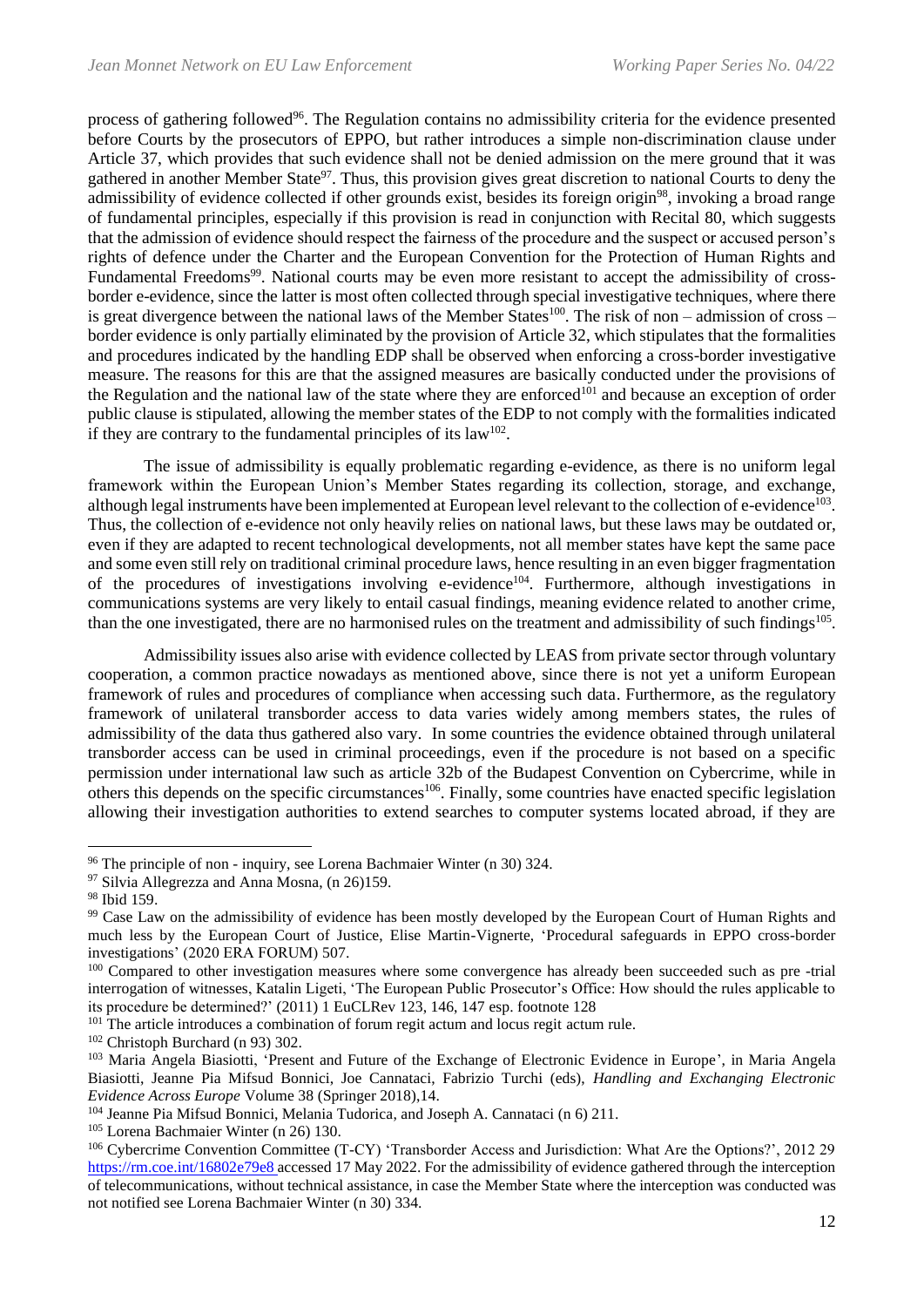accessible from devices located in their jurisdiction, under specific preconditions and hence no admissibility issues arise for the e-evidence thus collected<sup>107</sup> at least in the domestic jurisdiction, but such issues could arise if the evidence was to be used in a different jurisdiction.

It is apparent that the EPPO, gathering e-evidence in different jurisdictions, with no consistent regulatory framework for the mechanisms described above will be faced with admissibility issues, which are only partially, if not at all, resolved by Article 37 of the Regulation.

OLAF's investigative powers are also dependent on national law both for the scope and enforceability of its competence<sup>108</sup>. The situation is not different regarding the collection of e-evidence. As mentioned above, the Office, when conducting investigations has access to any data, irrespective of the medium, where the latter is stored. The Office may as well subject privately owned devices to inspection, when used for work purposes, but, during an external investigation it may do so only under the same conditions and to the same extent that national control authorities are allowed to investigate privately owned devices, while during an internal investigation under the conditions set in the decisions adopted by the relevant institution, body, office, or agency<sup>109</sup>. Even when drafting the report with the conclusions of an investigation conducted and the recommendations of further measures to be taken, the provisions of the national law of the member state concerned, should be taken into account<sup>110</sup>. This is because the material of OLAF's investigation may then be used in national proceedings especially criminal ones. To enhance the admissibility of such material procedural safeguards have been introduced in the OLAF Regulation, which have been further strengthened through its amendment, by the creation of a controller of procedural guarantees and the introduction of a complaint's mechanism<sup>111</sup>. Furthermore, an assimilation rule was introduced under Article 11 of the Regulation according to which, OLAF final reports shall constitute admissible evidence in administrative or judicial proceedings of the Member States and shall be treated in the same way as national administrative reports drawn up by administrative inspectors. However, this rule was criticised as insufficient by academics, Eu bodies and OLAF itself, since it presupposes the existence of an administrative authority with a mandate and powers that can be considered 'equivalent' to those of OLAF<sup>112</sup>. Furthermore, since there is no harmonisation of rules and practices on the admissibility of administrative reports in criminal proceedings across Member States, in many cases duplication of investigation activities, already conducted by OLAF was not avoided<sup>113</sup>. To address the shortcomings of the assimilation rule, the European Parliament in April 2019 suggested that OLAF reports should 'constitute admissible evidence in judicial proceedings', including criminal ones, upon simple verification of their authenticity<sup>114</sup>. This suggestion was not followed, and the assimilation clause was eliminated only for reports to be used in the context of judicial proceedings of a non-criminal nature and in administrative proceedings, whereas it has been maintained for reports used in criminal proceedings<sup>115</sup>.

If the EPPO decides to use for its prosecutions e - evidence acquired and analysed by OLAF, in the framework of their operational cooperation, it will have to address the same admissibility issues concerning evidence gathered by an administrative authority and used in the framework of criminal proceedings, even if

<sup>107</sup> For example, Belgium and Portugal, Council of Europe, 'Transborder Access and Jurisdiction: What Are the Options?' ibid, 32. See an analysis of the relevant provisions in Anna-Maria Osula (n 56)729, 730

<sup>&</sup>lt;sup>108</sup> Mirka Janda, Romana Panait 'The OLAF Regulation, evaluation and future steps' (2017) 4 eucrim 182, 185. Koen Bovend' Eerdt (n 82) 189.

<sup>109</sup> Arts 3 para 5 and 4 para 2 (a) Regulation 883/2013, consolidated version.

<sup>110</sup> Art 11 para 2 Regulation 883/2013 (consolidated version).

<sup>111</sup> Articles 9a and 9b Regulation 883/2013, inserted by Article 1 para 9 of Regulation 2020/223 of the European Parliament and of the Council of 23 December 2020 amending Regulation (EU, Euratom) No 883/2013.

<sup>112</sup> M. Luchtman, A. karagianni, K. Bovend' Eerdt, 'EU administrative investigations and the use of their results as evidence in national punitive proceedings' in Fabio Giuffrida and Katalin Ligeti (eds.) *Admissibility of OLAF Final Reports as Evidence in Criminal Proceedings* (University of Luxembourg June 2019) 44 esp. footnote 167.  $113$  F. Giuffrida and K. Ligeti, 'Introduction', ibid 12.

<sup>&</sup>lt;sup>114</sup> European Parliament, 'Legislative resolution of 16 April 2019 on the proposal for a regulation of the European Parliament and of the Council amending Regulation (EU, Euratom) No 883/2013 concerning investigations conducted by the European Anti-Fraud Office (OLAF) as regards cooperation with the European Public Prosecutor's Office and the effectiveness of OLAF investigations (COM (2018)0338 2021/C 158/32)', amendment 85.

<sup>&</sup>lt;sup>115</sup> Article 11 para 2 (a) (b) and (c) Regulation  $883/2013$ , consolidated version. However, due to the lack of harmonisation of rules on national criminal proceedings, it doesn't seem probable that even this amendment would have provided an adequate answer to the admissibility issues raised, F. Giuffrida and K. Ligeti (n 112) 3.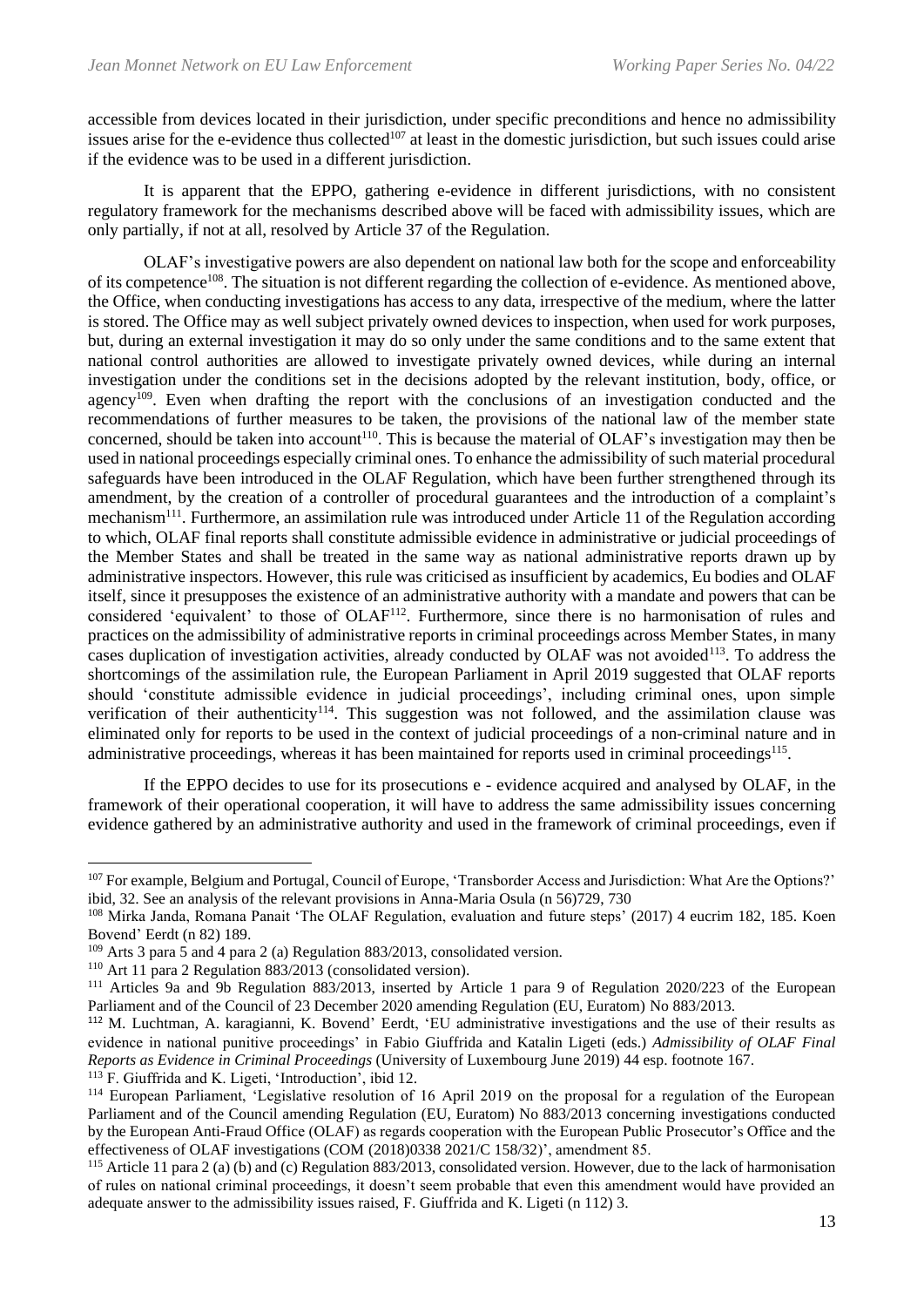the latter are to take place in the Member State where the evidence was gathered. The issue will be more complex if the evidence collected is to be used in criminal proceedings in a different Member State, especially if its collection had implications on the rights of privacy, for which differentiated national procedural safeguards exist<sup>116</sup>. OLAF's inspections of privately owned devices, even if they are used for work purposes, interfere with privacy rights, but the impact of the interference depends on the national law of the state where the investigations are taking place. Even if procedural guarantees are partially harmonised within the OLAF's framework of investigation and on – the - spot checks, the procedural frameworks concerning the interference with privacy rights, vary among the member states. Consequently, there is no guarantee that the results of such inspections, conducted according to national rules and conditions of a given Member State, will be admitted as evidence in a different Member State, where prosecutions are to be ordered. The issue becomes more complicated when investigatory measures of an intrusive nature, such as interception of communications or seizure of e-evidence which are usually only available for criminal investigations, are to be used in administrative investigations<sup>117</sup>. The relevant national provisions on highly intrusive investigatory measures, such as interception of communications, are differentiated reflecting the national sensitivities on the privacy rights infringed<sup>118</sup>. OLAF's forensic operations, during on-the-spot checks, to acquire digital evidence are conducted in close cooperation with the competent authorities of the Member State concerned and according to the legal provisions of that Member State<sup>119</sup>. Thus, the use of highly intrusive measures, during these operations may be permissible in one Member State and impermissible in another and consequently issues of inadmissibility of the relevant e-evidence collected are raised.

To address the issues of admissibility, OLAF is called, in close cooperation with the EPPO to observe the applicable procedural safeguards of the EPPO Regulation, concerning the rights of the suspects and accused persons and judicial review, when it performs, within its mandate, supporting measures requested by the EPPO<sup>120</sup>. However, it is much doubted whether this provision protects the admissibility of evidence, as intended, let alone, since the reports to be drawn up by OLAF, after the conclusion of a complementary investigation requested by  $EPPO<sup>121</sup>$ , will also be subject to the assimilation rule and thus its admissibility will depend on the national procedural laws and practices of the 22 member - states participating to the EPPO.

ii) The issue of assessment of e-evidence

The assessment of evidence refers to the evaluation of whether a certain piece of evidence has any probative value and which<sup>122</sup>. The EPPO Regulation does not affect, according to Article 37 para (2), the power of the trial Court to freely assess the evidence presented either by the defendants or the prosecutors of the EPPO. Thus, the relevant national rules of criminal procedure on the assessment of evidence shall be fully applicable to evidence presented not only to the trial Court but also to all national courts that become involved in the EPPO proceedings<sup>123</sup>.

The assessment of evidence in electronic form is a rather delicate issue since e-evidence is by nature volatile and thus subject to be altered or manipulated<sup>124</sup>. Because of these special features safeguarding the authenticity and integrity of e-evidence is crucial for the assessment of its probative value<sup>125</sup>. And although

 $116$  F. Giuffrida and K. Ligeti (n 112) 12.

<sup>&</sup>lt;sup>117</sup> For the issues arising from the coexistence of 'criminal' and 'administrative' types of investigative measures see M. Luchtman, A. karagianni, K. Bovend' Eerdt (n 112)12.

<sup>118</sup> Inés Armad, 'The European Investigation Order and the lack of European Standards for gathering evidence - Is a Fundamental Rights-Based Refusal the Solution?' (2015) 6, New Journal of European Criminal Law 8, 10. Interceptions of communications are in general considered exceptional measures, admitted only in relation to serious crimes, the definition of which varies per country, and are subject to legal procedures (e.g. judicial warrant), Jeanne Pia Mifsud Bonnici, Melania Tudorica, and Joseph A. Cannataci (n 6) 216.

<sup>119</sup> Art. 6 para (1) and (2) of Guidelines on Digital Forensic Procedures for OLAF Staff (15 February 2016).

<sup>120</sup> Art 12e para 3 OLAF Regulation 883/2013 (consolidated version).

<sup>&</sup>lt;sup>121</sup> Art 101 para (3) EPPO Regulation and arts 6.2, 6.2.8 of the working arrangement between EPPO and OLAF.

<sup>122</sup> Christoph Burchard (n 11) 351.

 $123$  Even Courts deciding for pretrial detention, given the Regulation's option of not affecting at all national applicable laws on the assessment of evidence, ibid 351 para 14.

<sup>124</sup> Hong Wu Guan Zheng, 'Electronic evidence in the blockchain era: New rules on authenticity and integrity' (2020) 36 Computer Law & Security Review 1.

<sup>&</sup>lt;sup>125</sup> Integrity refers to the physical device where data is stored and means that 'the device and data sought to be introduced as evidence is the same as that which was originally discovered and subsequently taken into custody', while authenticity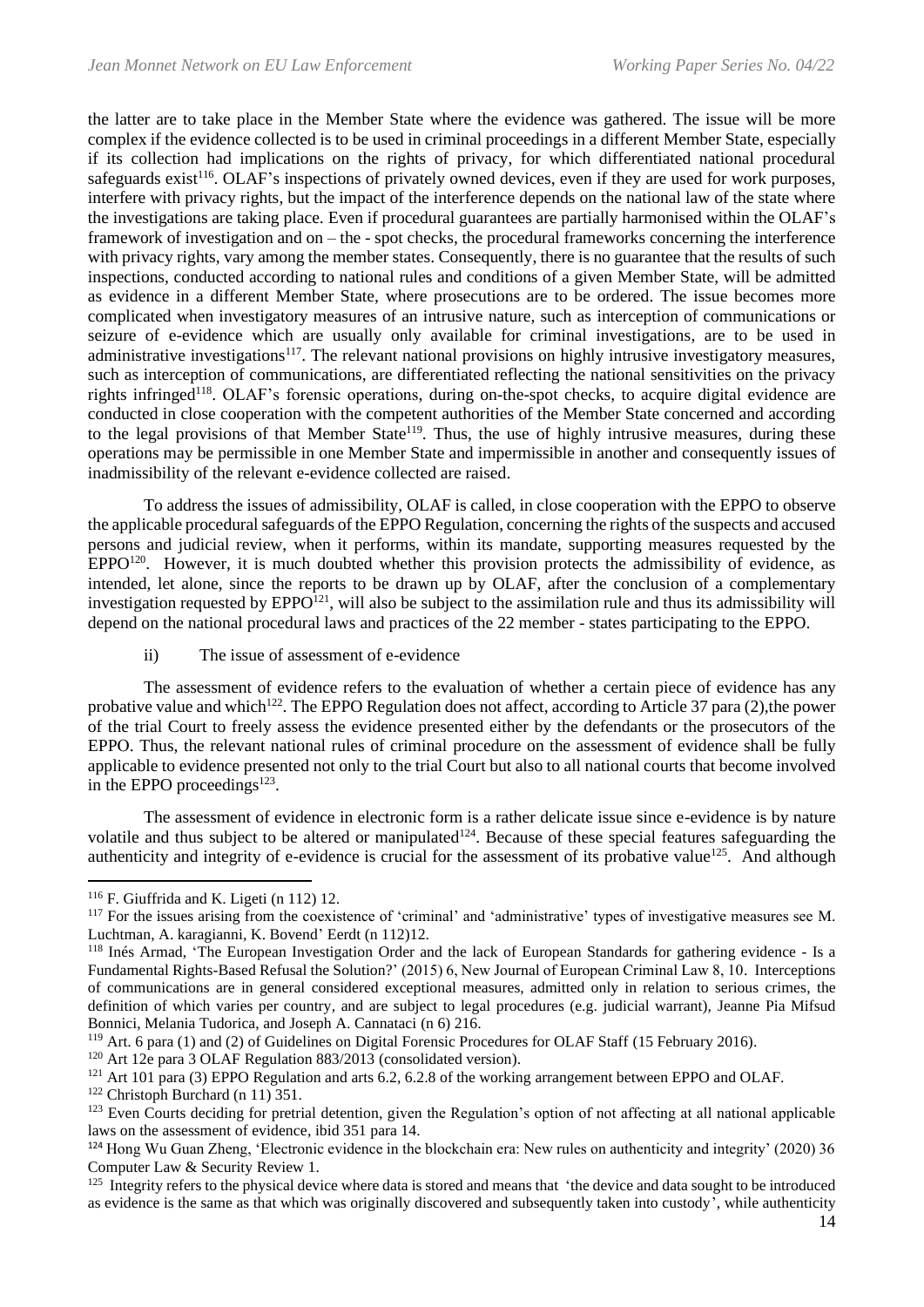national legal systems do not have explicit regulations on the assessment of the probative value of e evidence<sup>126</sup>, international guidelines and best practices have been provided for the handling of e-evidence, such as the Handbooks<sup>127</sup> and Guides<sup>128</sup> drafted by the European Union Agency for Network and Information Security (ENISA) and the Electronic Evidence Guide (EEG)<sup>129</sup>, developed by the Council of Europe. Whereas it is true that none of the rules and procedures contained therein is legally binding, it is generally recognised as very important to duly document the data acquisition procedure, according to the chain of custody<sup>130</sup>. However, most Courts will not be able to interpret the conclusions drawn from the forensic findings and assess the procedures followed for safeguarding the probative value of e-evidence. For this reason, in most countries forensic experts are called upon to analyse and give expert opinions on the assessment and evaluation of eevidence, although Courts may usually make different decisions, if the latter are motivated<sup>131</sup>.

As a conclusion, once e-evidence presented by EPPO is admitted by national Courts, the issue of its assessment may differ, depending on applicable national rules, but at least common practices exist to ensure its probative value.

#### IV. Conclusions

The collection and admissibility of e-evidence gathered by the EPPO are paramount for a successful prosecution and hence for the accomplishment of its objectives. However, it has been demonstrated that there is no common European legal framework for the collection, use and exchange of e-evidence and no such framework is provided by the EPPO Regulation<sup>132</sup>. One step towards the harmonisation of rules concerning the collection e-evidence has been made by the ratification of the Budapest Convention by all member states and another step forward would be the ratification of the Second Protocol to the Convention on Cybercrime, containing further rules on the collection of evidence from providers and entities located abroad<sup>133</sup>. Moreover, the framework of accessing data held by the private sector, will be further harmonised in the future, if the Regulation on European Production and Preservation Orders for electronic evidence in Criminal matters is adopted. Nonetheless, since investigations involving e-evidence may entail highly intrusive measures, such as interceptions, remote and computer assisted searches, specific legal provisions should be implemented union wide, accompanied by adequate safeguards for the privacy rights affected<sup>134</sup>. The issues raised concerning e-

refers to the stored data residing on the device and means that 'the digital information obtained from the device is a true and accurate representation of the original data contained on the device', 'UNDOC Comprehensive study on cybercrime (Draft February 2013)' 158 [www.unodc.org/documents/organized](http://www.unodc.org/documents/organized-crime/UNODC_CCPCJ_EG.4_2013/CYBERCRIME_STUDY_210213.pdf)[crime/UNODC\\_CCPCJ\\_EG.4\\_2013/CYBERCRIME\\_STUDY\\_210213.pdf](http://www.unodc.org/documents/organized-crime/UNODC_CCPCJ_EG.4_2013/CYBERCRIME_STUDY_210213.pdf) accessed 17 May 2022.

<sup>&</sup>lt;sup>126</sup> OLAF's Guidelines on Digital Forensic Procedures contain specific provisions, under Article 4 for the conducting of forensic operations to ensure the chain of custody.

<sup>&</sup>lt;sup>127</sup> Identification and handling of electronic evidence Handbook, Document for teachers September 2013 and the Digital Forensic Handbook. Document for Teacher, September 2013, Mobile Threats Incident Handling (Part II) Handbook, Document for teachers, September 2015 and Introduction to Network Forensics FINAL VERSION 1.1 AUGUST 2019, accessible at the ENISA website[, www.enisa.europa.eu](http://www.enisa.europa.eu/) accessed 17 May 2022.

<sup>&</sup>lt;sup>128</sup> Electronic evidence - a basic guide for First Responders, Good practice material for CERT first responder[sfile:///C:/Users/User/Downloads/Good%20practice%20material%20for%20first%20responders%20\(3\).pdf](file:///C:/Users/User/Downloads/Good%20practice%20material%20for%20first%20responders%20(3).pdf) accessed 17 May 2022.

<sup>&</sup>lt;sup>129</sup> Council of Europe Data Protection and Cybercrime Division, Electronic Evidence Guide A basic guide for police officers, prosecutors and judges version 1.0, Strasbourg, France, 18 March 2013 <https://rm.coe.int/0900001680a22757> accessed 17 May 2022.

<sup>&</sup>lt;sup>130</sup> This is defined as the documentation that details how digital evidence was handled from the moment it was identified as evidence until its presentation to judge in the trial phase, Maria Angela Biasiotti, Joseph A. Cannataci, Jeanne Pia Mifsud Bonnici, and Fabrizio Turchi, 'Introduction: Opportunities and Challenges for Electronic Evidence' (n 6) 5.

<sup>&</sup>lt;sup>131</sup> Jeanne Pia Mifsud Bonnici, Melania Tudorica, and Joseph A. Cannataci 'Chapter 11 The European Legal Framework on Electronic Evidence: Complex and in Need of Reform' (n 6) 218.

<sup>&</sup>lt;sup>132</sup> Apart from a partial harmonisation under Article 30, providing for specific investigation measures involving eevidence to be adopted by member states under the preconditions set therein, Dominik Brodowski (n 11) 272.

 $^{133}$  On the 5<sup>th</sup> of April 2022, the Council adopted a decision authorising Member States to sign, in the interest of the EU. the second additional protocol to the convention on cybercrime of the Council of Europe (Budapest convention) [www.consilium.europa.eu/en/press/press-releases/2022/04/05/access-to-e-evidence-council-authorises-member-states](http://www.consilium.europa.eu/en/press/press-releases/2022/04/05/access-to-e-evidence-council-authorises-member-states-to-sign-international-agreement/)[to-sign-international-agreement/](http://www.consilium.europa.eu/en/press/press-releases/2022/04/05/access-to-e-evidence-council-authorises-member-states-to-sign-international-agreement/) accessed 17 May 2022.

<sup>134</sup> Maria Angela Biasiotti, Joseph A. Cannataci, Jeanne Pia Mifsud Bonnici, and Melania Tudorica 'The Way Forward: A Roadmap for the European Union' (n 6) 394 ff.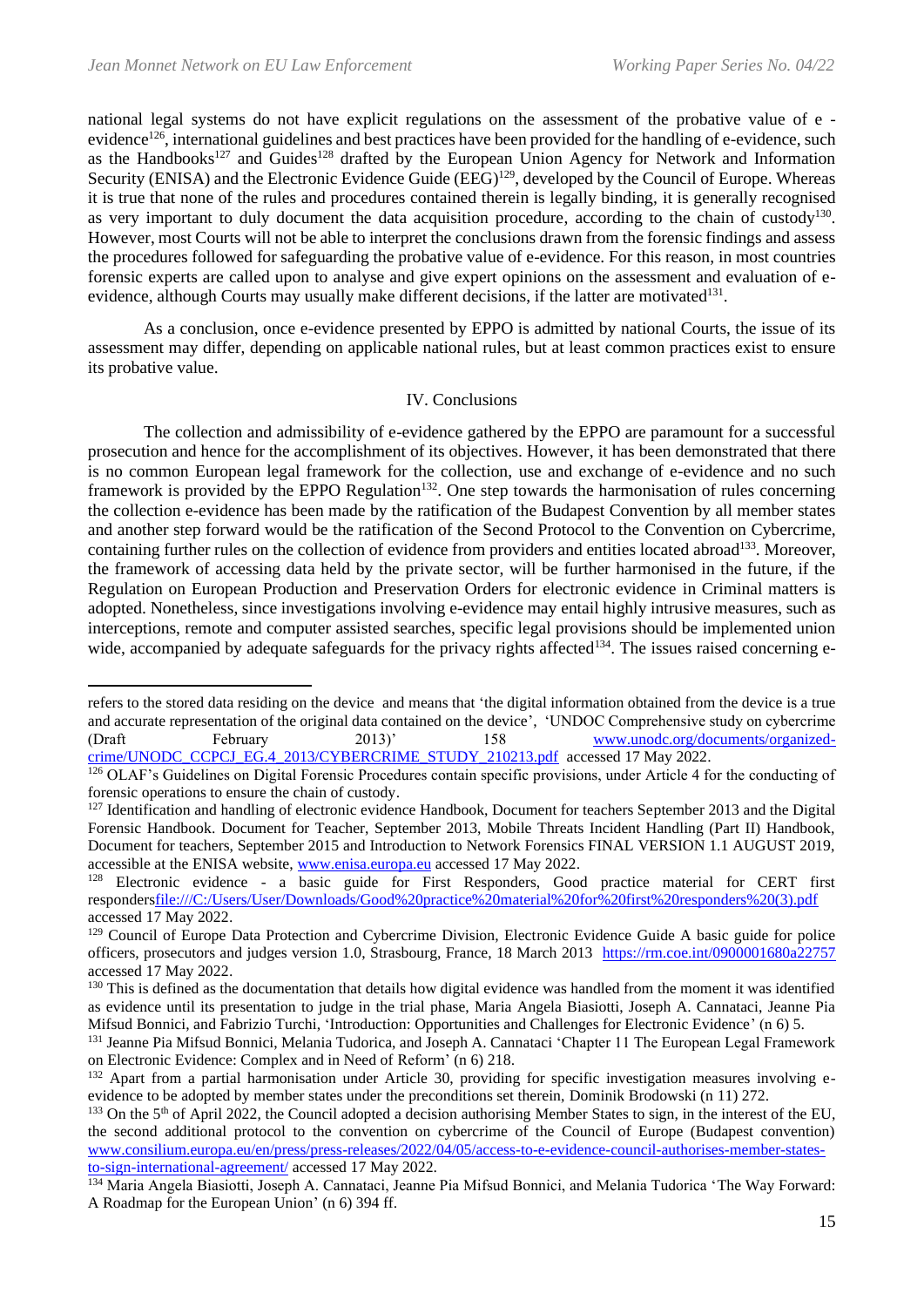evidence stored or located in the cloud also require specific rules, not limited by territorial boundaries, and oriented by a 'universal jurisdiction' approach in the investigation of serious crimes<sup>135</sup>. The existing guidelines and best practices for the collection of e-evidence should also be further developed and become common knowledge of LEAs across the European Union, while constant training of both the LEAs and the judiciary is necessary to ensure that the knowledge acquired does not fall behind the rapid technological change<sup>136</sup>.

However, since the EPPO Regulation only contains an assimilation clause and leaves great discretion to national Courts to reject evidence gathered by EDPs as inadmissible, the issues of the admissibility of the e-evidence will continue to jeopardise the success of the prosecutions to be ordered, unless a coherent and harmonised legal framework is adopted<sup>137</sup>. It has been suggested that the issue of admissibility of cross border evidence, could be addressed by the adoption of a European legal instrument, under Article 82 para2 TFEU, providing for the mutual recognition of evidence collected by the judicial authorities of another Member State and thus establishing an inclusion rule of evidence, accompanied by an exclusionary rule based on the existing jurisprudence of the ECHR concerning human rights infringed within the process of evidence gathering<sup>138</sup>. In any case specific rules should be considered for e-evidence. So long as no such legislation is put in place and no uniform EPPO procedures exist, it has been argued that recourse to the EIO, already transposed in all Member States and used by their competent authorities, could provide for a more coherent scheme for the EPPO's investigations and enhance the recognition of the relevant evidence gathered<sup>139</sup>. Furthermore, since OLAF seems to become the EPPO's 'right hand' and its investigations, within the regime of Art. 101 of the EPPO Regulation, will increasingly involve e-evidence, the legislative framework of its investigative powers should be more coherent and less dependent on national laws. If a clear set of autonomous investigative powers was given to OLAF<sup>140</sup>, which would be exercised in the same way in all Member States of the Union and would be subject to the same procedural safeguards provided under the EPPO Regulation, then the admissibility issues arising from different national thresholds and guarantees for the conduct of investigations are significantly limited.

As conclusion, it is observed that the EPPO, being established by enhanced cooperation and conducting investigations in a widely fragmented legislative framework, will largely depend on the policies and legislative initiatives, concerning e-evidence, taken both on national, European, and international level, to ensure that such evidence is lawfully acquired and then admitted before national Courts.

<sup>&</sup>lt;sup>135</sup>Jeanne Pia Mifsud Bonnici, Melania Tudorica, and Joseph A. Cannataci 'Chapter 11 The European Legal Framework on Electronic Evidence: Complex and in Need of Reform' (n 6) 230.

<sup>136</sup> See further propositions on best practices and training in Maria Angela Biasiotti, Joseph A. Cannataci, Jeanne Pia Mifsud Bonnici, and Melania Tudorica, 'The Way Forward: A Roadmap for the European Union' (n 6) 386, 408, 411 ff. <sup>137</sup> Neither the Directive 2014/41/EU regarding the European Investigation Order in criminal matters, nor the Proposal for a Regulation of the European Parliament and the Council European Production and Preservation Orders for electronic evidence in Criminal matters contain rules on the admissibility of evidence, [Katalin Ligeti,](https://eucrim.eu/authors/garamvolgyi-balazs/) [Balázs Garamvölgyi](https://eucrim.eu/authors/garamvolgyi-balazs/) , [Anna](https://eucrim.eu/authors/ondrejova-anna/)  [Ondrejová,](https://eucrim.eu/authors/ondrejova-anna/) [Margarete von Galen,](https://eucrim.eu/authors/von-galen-margarete/) 'Admissibility of Evidence in Criminal Proceedings in the EU', (2020)3 eucrim 201, 205.

<sup>138</sup> Ibid, 206.

<sup>&</sup>lt;sup>139</sup> András Csúri, 'Chapter 9 Towards an Inconsistent European Regime of Cross-Border Evidence: The EPPO and the European Investigation Order' in Willem Geelhoed, Leendert H. Erkelens, Arjen W.H. Meij (eds) *Shifting Perspectives on the European Public Prosecutor's Office,* (Springer 2018) 141, 150.

<sup>&</sup>lt;sup>140</sup> Giving an autonomous mandate of investigations to OLAF was one of the propositions put forward in the Report 'Investigatory powers and procedural safeguards: Improving OLAF's legislative framework through a comparison with other EU law enforcement authorities (ECN/ESMA/ECB)' Michiel Luchtman & John Vervaele, 'Summary of main findings and overall conclusions' (n 82) 328.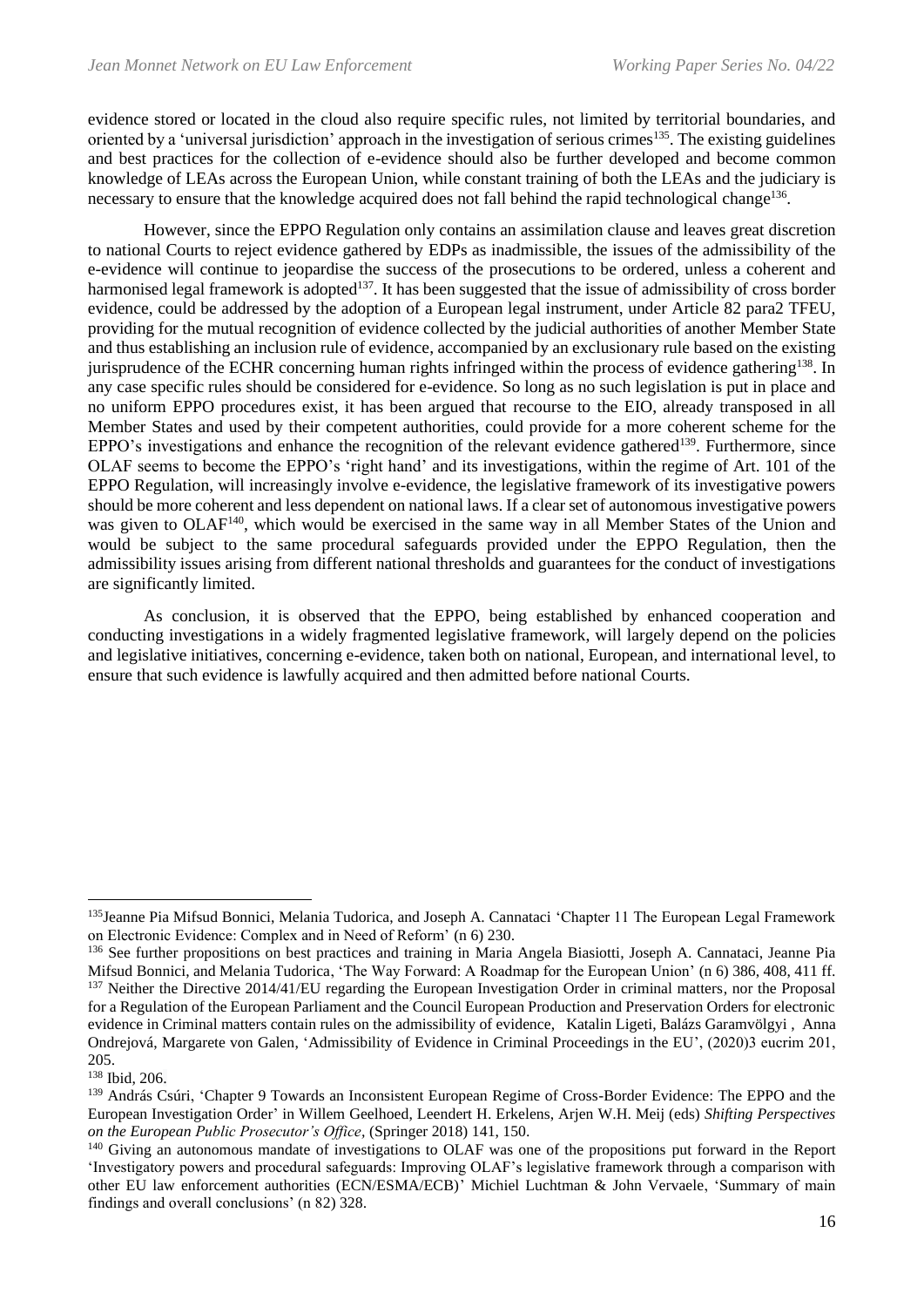## References

Allegrezza S., Mosna A., 'Cross-Border Criminal Evidence and the Future European Public Prosecutor. One Step Back on Mutual Recognition?' in Lorena Bachmaier Winter (ed), *The European Public Prosecutor's Office- The challenges ahead,* vol 1 (Springer 2018).

Armad I., 'The European Investigation Order and the lack of European Standards for gathering evidence - Is a Fundamental Rights-Based Refusal the Solution?' (2015) 6, New Journal of European Criminal Law 8. Baab F., 'Le parquet européen : un projet entre audace et réalisme politique' (2021) 1 eucrim 45.

Bachmaier Winter L., Cross- border Investigations under the EPPO proceedings and the quest for balance, in Lorena Bachmaier Winter (eds), *The European Public Prosecutor's Office, The Challenges ahead* Springer Volume 1 (Springer 2018).

Bachmaier Winter L., Mutual Recognition and Cross-Border Interception of Communications: The Way Ahead for the European Investigation Order, in Chloé Brière and Anne Weyembergh (eds) *The Needed Balances in EU Criminal Law Past, Present and Future (*Hart Publishing 2018).

Biasiotti M.A., 'A proposed electronic evidence exchange across the European Union'(2017)14 Digital Evidence and Electronic Signature Law Review 1.

Biasiotti M.A., 'Present and Future of the Exchange of Electronic Evidence in Europe', in Maria Angela Biasiotti, Jeanne Pia Mifsud Bonnici, Joe Cannataci, Fabrizio Turchi (eds), *Handling and Exchanging Electronic Evidence Across Europe* Volume 38 (Springer 2018).

Biasiotti M.A., Cannataci J.A., Mifsud Bonnici J.P., Turchi F., 'Introduction: Opportunities and Challenges for Electronic Evidence' in Maria Angela Biasiotti, Jeanne Pia Mifsud Bonnici, Joe Cannataci, Fabrizio Turchi (eds), *Handling and Exchanging Electronic Evidence Across Europe* Volume 38 (Springer 2018).

Biasiotti M.A., Cannataci J.A., Mifsud Bonnici J.P., Tudorica M. 'The Way Forward: A Roadmap for the European Union' in Maria Angela Biasiotti, Jeanne Pia Mifsud Bonnici, Joe Cannataci, Fabrizio Turchi (eds), *Handling and Exchanging Electronic Evidence Across Europe* Volume 38 (Springer 2018).

Boulet G., Hernanz N., 'Cross-border law enforcement access to data on the Internet and rule of law challenges in the EU' 2013, SAPIENT Deliverable 6.6, issue SAPIENT Policy Brief 6.6 [https://www.academia.edu/4959180/Cross\\_border\\_law\\_enforcement\\_access\\_to\\_data\\_on\\_the\\_Internet\\_and\\_r](https://www.academia.edu/4959180/Cross_border_law_enforcement_access_to_data_on_the_Internet_and_rule_of_law_challenges_in_the_EU) ule of law challenges in the EU.

Bovend' Eerdt K., 'Learning lessons – Reflecting on Regulation 883/2013 through Comparative Analysis' (2017) 4 eucrim 188.

Brighi R., Ferrazzano M., 'Digital Forensics: Best practices and perspective' in Michele Caianiello and Albrto Camon (eds) *Digital Forensic Evidence - Towards Common European Standards in Antifraud Administrative and Criminal Investigations* (2021).

Brodowski D., in Herrnfeld/Brodowski/Burchard eds, European Public Prosecutor's Office: Article-by-Article Commentary, (Bloomsbury Publishing 2020).

Burchard C. in Herrnfeld/Brodowski/Burchard eds, European Public Prosecutor's Office: Article-by-Article Commentary, (Bloomsbury Publishing 2020).

Csúri A., 'Chapter 9 Towards an Inconsistent European Regime of Cross-Border Evidence: The EPPO and the European Investigation Order' in Willem Geelhoed, Leendert H. Erkelens, Arjen W.H. Meij (eds) *Shifting Perspectives on the European Public Prosecutor's Office.* (Springer 2018).

De Hert P., Parlar C. Thumfart J., 'Legal arguments used in courts regarding territoriality and cross-border production orders: From Yahoo Belgium to Microsoft Ireland' (2018) 9 (3) New Journal of European Criminal Law 326.

Franssen N., 'The Future judicial cooperation between the EPPO and non – participating member states' (2018) 9(3) New Journal of European Criminal Law 291.

Giuffrida F., Ligeti K., 'Introduction' in Fabio Giuffrida and Katalin Ligeti (eds.) *Admissibility of OLAF Final Reports as Evidence in Criminal Proceedings* (University of Luxembourg June 2019).

Gonzalez de Anleo J H., Colloczek N., 'The European Antifraud Office and the European Public Prosecutor's Office: A work in progress'(2021) 3 eucrim, 187.

Hamran L. Szabova E., 'European Public Prosecutor's Office: – CUI BONO?' (2013) 4 New Journal of European Criminal Law 40.

Herrnfeld Hans-Holger, Herrnfeld Judith 'The European Public Prosecutor's Office – where do we stand?' (2021) ERA forum 657.

Herrnfeld H.-H. in Herrnfeld/Brodowski/Burchard eds, European Public Prosecutor's Office: Article-by-Article Commentary, (Bloomsbury Publishing 2020).